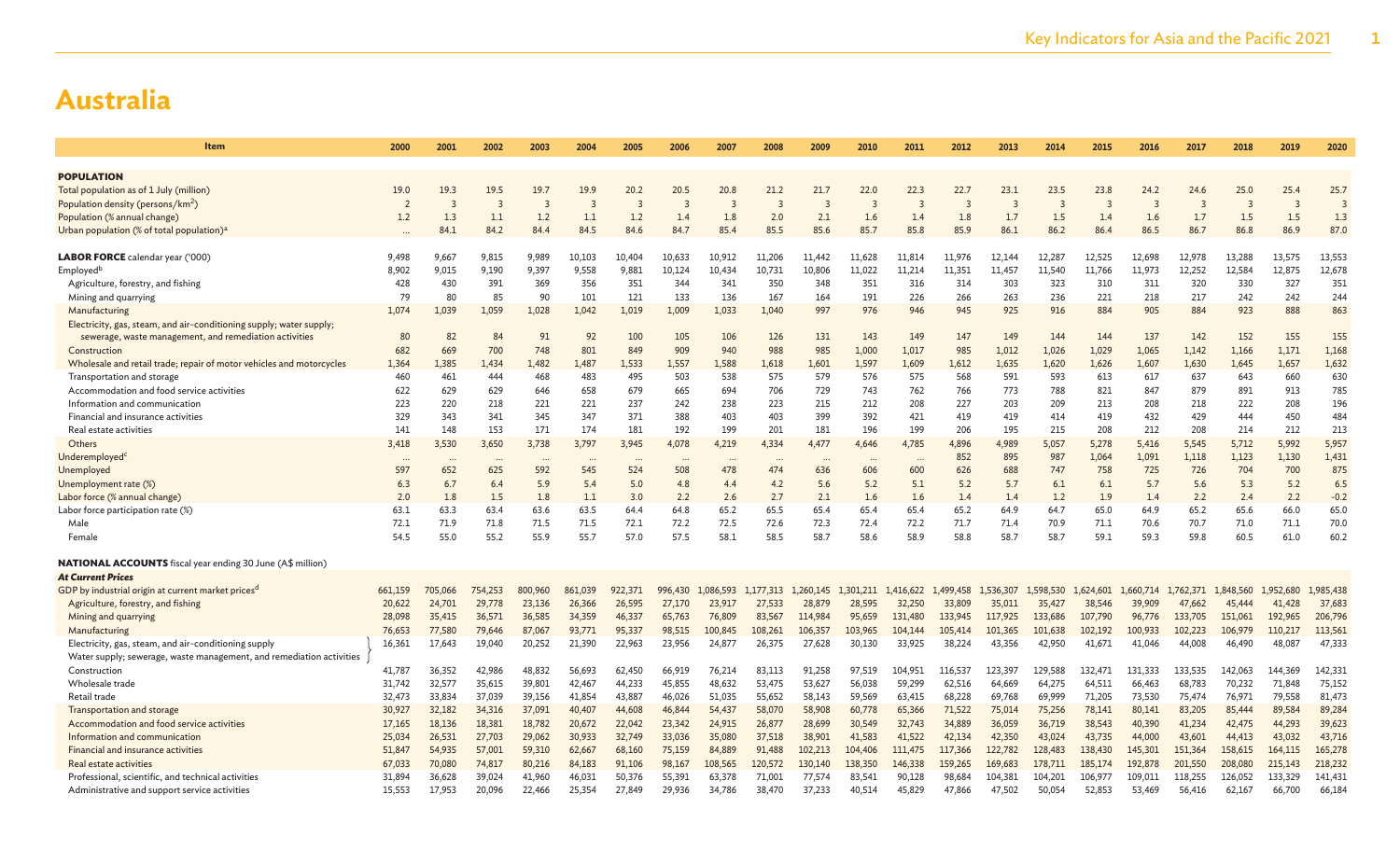| Item                                                                                                                          | 2000              | 2001              | 2002              | 2003              | 2004              | 2005              | 2006              | 2007              | 2008              | 2009                 | 2010              | 2011              | 2012              | 2013              | 2014              | 2015              | 2016              | 2017              | 2018              | 2019               | 2020              |
|-------------------------------------------------------------------------------------------------------------------------------|-------------------|-------------------|-------------------|-------------------|-------------------|-------------------|-------------------|-------------------|-------------------|----------------------|-------------------|-------------------|-------------------|-------------------|-------------------|-------------------|-------------------|-------------------|-------------------|--------------------|-------------------|
|                                                                                                                               |                   |                   |                   |                   |                   |                   |                   |                   |                   |                      |                   |                   |                   |                   |                   |                   |                   |                   |                   |                    |                   |
| Public administration and defense; compulsory social security                                                                 | 37,687            | 39,861            | 43,053            | 44,752            | 48,243            | 50,762            | 54,554            | 57,298            | 58,591            | 63,699               | 67,623            | 72,603            | 77,405            | 79,808            | 82,541            | 84,562            | 91,226            | 93,175            | 95,675            | 101,782            | 106,553           |
| Education                                                                                                                     | 29,637            | 32,063            | 33,788            | 36,236            | 38,029            | 41.088            | 44,367            | 47,087            | 49,702            | 54,507               | 58,687            | 64,175            | 67,657            | 70,948            | 74,439            | 77,428            | 80,819            | 83,600            | 87,380            | 92.028             | 94,776            |
| Human health and social work activities                                                                                       | 34,012            | 36,398            | 39,068            | 41,858            | 45,840            | 49,031            | 54,007            | 59,800            | 66,588            | 71,233               | 78,687            | 87,245            | 91.049            | 96,043            | 100,960           | 108,400           | 112,969           | 119,370           | 127,075           | 137,998            | 143,730           |
| Arts, entertainment, and recreation                                                                                           | 6,899             | 7,220             | 7,413             | 7,857             | 8,611             | 8,986             | 9,148             | 9,261             | 10,025            | 10,368               | 10,930            | 11,342            | 12,043            | 12,097            | 12,904            | 13,378            | 13,809            | 14,070            | 15,044            | 15,781             | 15,270            |
| Other service activities                                                                                                      | 13,366            | 13,859            | 15,165            | 16,349            | 18,042            | 18,836            | 19,261            | 20,189            | 21,249            | 23,068               | 24,149            | 25,527            | 28,236            | 27,882            | 29,562            | 29,870            | 29,891            | 31,229            | 32,502            | 34,168             | 30,485            |
| Activities of households as employers; undifferentiated goods- and<br>services-producing activities of households for own use |                   |                   |                   |                   |                   |                   |                   |                   |                   |                      |                   |                   |                   |                   |                   |                   |                   |                   |                   |                    |                   |
| Activities of extraterritorial organizations and bodies                                                                       |                   |                   |                   |                   |                   |                   |                   |                   |                   |                      |                   |                   |                   |                   |                   |                   |                   |                   |                   |                    |                   |
| Gross value added at basic prices                                                                                             | 608,790           | 643.948           | 690,500           | 730,768           | 785,912           | 847,395           | 917,416           | 1,002,014         | 1,088,127         | 1,177,419            | 1.211.272         | 1,323,757         | 1,406,789         | 1,440,040         | 1,494,417         | 1.515.877         | 1,543,894         | 1,642,459         | 1,724,162         | 1,826,425          | 1,858,892         |
| Taxes less subsidies on production and imports                                                                                | 52,369            | 61,118            | 63,753            | 70,192            | 75,127            | 74,976            | 79,014            | 84.579            | 89,186            | 82,726               | 89,939            | 92,865            | 92,669            | 96,267            | 104,113           | 108,724           | 116,820           | 119,912           | 124,398           | 126,255            | 125,276           |
| Statistical discrepancy <sup>e</sup>                                                                                          |                   |                   |                   |                   |                   |                   |                   |                   |                   |                      |                   |                   |                   |                   |                   |                   |                   |                   |                   |                    | 1,270             |
| Net factor income from abroad                                                                                                 | $-19,092$         | $-19,791$         | $-20.503$         | $-22.579$         | $-24.577$         | $-34,268$         | $-38,812$         | $-48, 466$        | $-48.133$         | $-44.195$            | $-50.549$         | $-56.864$         | $-45.604$         | $-38.213$         | $-41.830$         | $-33.209$         | $-39.295$         | $-47,961$         | $-58.612$         | $-62,285$          | $-41,063$         |
| <b>GNI</b>                                                                                                                    | 642,067           | 685,275           | 733,750           | 778,381           | 836,462           | 888,103           | 957,618           | 1,038,127         | 1,129,180         | 1,215,950            | 1,250,662         | 1,359,758         | 1,453,854         | 1,498,094         | 1,556,700         | 1,591,392         | 1,621,419         | 1,714,410         | 1,789,948         | 1,890,395          | 1,942,460         |
| <b>Structure of Output</b> (% of GDP at current basic prices)                                                                 |                   |                   |                   |                   |                   |                   |                   |                   |                   |                      |                   |                   |                   |                   |                   |                   |                   |                   |                   |                    |                   |
| Agriculture                                                                                                                   | 3.4               | 3.8               | 4.3               | 3.2               | 3.4               | 3.1               | 3.0               | 2.4               | 2.5               | 2.5                  | 2.4               | 2.4               | 2.4               | 2.4               | 2.4               | 2.5               | 2.6               | 2.9               | 2.6               | 2.3                | 2.0               |
| Industry                                                                                                                      | 26.8              | 25.9              | 25.8              | 26.4              | 26.2              | 26.8              | 27.8              | 27.8              | 27.7              | 28.9                 | 27.0              | 28.3              | 28.0              | 26.8              | 27.3              | 25.3              | 24.0              | 25.2              | 25.9              | 27.1               | 27.4              |
| <b>Services</b>                                                                                                               | 69.9              | 70.2              | 69.9              | 70.5              | 70.4              | 70.1              | 69.2              | 69.8              | 69.8              | 68.7                 | 70.6              | 69.3              | 69.6              | 70.8              | 70.3              | 72.1              | 73.4              | 71.9              | 71.5              | 70.6               | 70.5              |
| Expenditure on GDP at current market prices <sup>d</sup>                                                                      | 661,159           | 705,066           | 754,253           | 800,960           | 861,039           | 922.371           | 996,430           | 1.086.593         | 1.177.313         | 1.260.145            | 1.301.211         | 1.416.622         | 1.499.458         | 1.536.307         | 1.598.530         | 1.624.601         | 1.660.714         | 1.762.371         | 1.848.560         | 1.952.680          | 1,985,825         |
| Final consumption expenditure                                                                                                 | 501,500           | 538,910           | 569,574           | 609,447           | 650,447           | 693,457           | 739,469           | 804,870           | 869,829           | 912,247              | 965,217           | 1,027,427         | 1,087,198         | 1,127,653         | 1,177,828         | 1,222,577         | 1,277,147         | 1,327,952         | 1,388,085         | 1,450,678          | 1,466,474         |
| Household final consumption                                                                                                   | 383,899           | 413,527           | 437,246           | 468,515           | 499,805           | 531,474           | 565,295           | 616,412           | 666,829           | 690,568              | 731,012           | 775,116           | 817,502           | 853,570           | 894,930           | 929,162           | 967,310           | 999,913           | 1,042,646         | 1,079,503          | 1,064,403         |
| NPISHs final consumption                                                                                                      |                   |                   |                   |                   |                   |                   |                   |                   |                   |                      |                   |                   |                   |                   |                   |                   |                   |                   |                   |                    |                   |
| Government final consumption                                                                                                  | 117,601           | 125,383           | 132,328           | 140,932           | 150,642           | 161,983           | 174,174           | 188,458           | 203,000           | 221,679              | 234,205           | 252,311           | 269.696           | 274,083           | 282,898           | 293,415           | 309,837           | 328,039           | 345,439           | 371.175            | 402,070           |
| Gross capital formation                                                                                                       | 173,938           | 165,548           | 184,740           | 208,380           | 233,962           | 254,196           | 275,060           | 299,589           | 337,470           | 345,230              | 349,392           | 375,509           | 415,989           | 428,566           | 427,538           | 426,795           | 421,356           | 423,971           | 453,428           | 452,961            | 443,462           |
| Gross fixed capital formation                                                                                                 | 171,882           | 164,137           | 183,780           | 209.212           | 230,113           | 249,972           | 277,777           | 298,373           | 332,791           | 348,181              | 352,564           | 369,116           | 411,297           | 427,997           | 429,755           | 425,719           | 420,218           | 422.149           | 450,061           | 453,700            | 448,598           |
| Public                                                                                                                        | 29,064            | 29,775            | 33.032            | 34.033            | 35,537            | 40.641            | 47.104            | 51,432            | 59,211            | 66,398               | 80,958            | 78,308            | 78,029            | 77,112            | 73,963            | 71,269            | 77,160            | 88,364            | 93,151            | 100,701            | 104,533           |
| Private                                                                                                                       | 142,818           | 134,362           | 150,748           | 175,179           | 194,576           | 209,331           | 230,673           | 246,941           | 273,581           | 281,783              | 271,606           | 290,808           | 333,268           | 350,885           | 355,792           | 354,450           | 343,058           | 333,785           | 356,910           | 353,000            | 344,065           |
| Changes in inventories                                                                                                        | 2,056             | 1,411             | 960               | $-832$            | 3,849             | 4,224             | $-2,717$          | 1,216             | 4,679             | $-2,951$             | $-3,172$          | 6,393             | 4,692             | 569               | $-2,217$          | 1,076             | 1,138             | 1,822             | 3,367             | $-739$             | $-5,136$          |
| Acquisitions less disposals of valuables                                                                                      | $\ddotsc$         |                   | $\cdots$          |                   |                   |                   |                   |                   |                   | $\ddot{\phantom{a}}$ |                   |                   | $\ddotsc$         |                   |                   |                   |                   |                   | $\ddotsc$         |                    |                   |
| Exports of goods and services <sup>f</sup>                                                                                    | 128,494           | 156,706           | 156,693           | 152,944           | 148,127           | 168,472           | 198,229           | 219,531           | 237,366           | 289,894              | 257,770           | 303.673           | 322.096           | 306,588           | 336,322           | 324,674           | 319,705           | 373,724           | 403,391           | 470,810            | 475,240           |
| Exports of goods                                                                                                              | 97,685            | 120,201           | 121,067           | 115,895           | 109,418           | 127,811           | 154,044           | 169,621           | 182,925           | 231,622              | 201,809           | 247,021           | 265,747           | 248,880           | 273,820           | 255,464           | 244,029           | 291,406           | 315,342           | 373,509            | 383,053           |
| <b>Exports of services</b>                                                                                                    | 30,809            | 36,505            | 35,626            | 37,049            | 38,709            | 40,661            | 44,185            | 49,910            | 54,441            | 58,272               | 55,961            | 56,652            | 56,349            | 57,708            | 62,502            | 69,210            | 75,676            | 82,318            | 88,049            | 97,301             | 92,309            |
| Less: Imports of goods and services <sup>g</sup>                                                                              | 142,773           | 156,098           | 156,754           | 169,812           | 171,497           | 193,754           | 216,328           | 237,397           | 267,352           | 287,226              | 271,168           | 289,987           | 325,825           | 326,500           | 343,157           | 349,444           | 357,495           | 363,277           | 396,345           | 421,769            | 397,905           |
| Imports of goods<br>Imports of services                                                                                       | 110,564<br>32,209 | 120,800<br>35,298 | 122.193<br>34,561 | 134,761<br>35,051 | 133,642<br>37,855 | 151,626<br>42,128 | 171,577<br>44.751 | 186,886<br>50,511 | 208,911<br>58,441 | 224,855<br>62,371    | 210,755<br>60,413 | 225,028<br>64,959 | 256,670<br>69,155 | 251,327<br>75,173 | 263,785<br>79,372 | 268,719<br>80,725 | 271,563<br>85,932 | 277,822<br>85,455 | 302,677<br>93,668 | 320,008<br>101,761 | 310,797<br>87,211 |
| Statistical discrepancy <sup>e</sup>                                                                                          |                   |                   |                   |                   |                   |                   |                   |                   |                   |                      |                   |                   |                   |                   |                   |                   |                   |                   |                   |                    | $-1,446$          |
|                                                                                                                               |                   |                   |                   |                   |                   |                   |                   |                   |                   |                      |                   |                   |                   |                   |                   |                   |                   |                   |                   |                    |                   |
| <b>Structure of Demand</b> (% of GDP at current market prices)                                                                |                   |                   |                   |                   |                   |                   |                   |                   |                   |                      |                   |                   |                   |                   |                   |                   |                   |                   |                   |                    |                   |
| Household final consumption                                                                                                   | 58.1              | 58.7              | 58.0              | 58.5              | 58.0              | 57.6              | 56.7              | 56.7              | 56.6              | 54.8                 | 56.2              | 54.7              | 54.5              | 55.6              | 56.0              | 57.2              | 58.2              | 56.7              | 56.4              | 55.3               | 53.6              |
| Government final consumption                                                                                                  | 17.8              | 17.8              | 17.5              | 17.6              | 17.5              | 17.6              | 17.5              | 17.3              | 17.2              | 17.6                 | 18.0              | 17.8              | 18.0              | 17.8              | 17.7              | 18.1              | 18.7              | 18.6              | 18.7              | 19.0               | 20.2              |
| Gross capital formation                                                                                                       | 26.3              | 23.5              | 24.5              | 26.0              | 27.2              | 27.6              | 27.6              | 27.6              | 28.7              | 27.4                 | 26.9              | 26.5              | 27.7              | 27.9              | 26.7              | 26.3              | 25.4              | 24.1              | 24.5              | 23.2               | 22.3              |
| Changes in inventories                                                                                                        | 0.3               | 0.2               | 0.1               | $-0.1$            | 0.4               | 0.5               | $-0.3$            | 0.1               | 0.4               | $-0.2$               | $-0.2$            | 0.5               | 0.3               | 0.0               | $-0.1$            | 0.1               | 0.1               | 0.1               | 0.2               | $-0.0$             | $-0.3$            |
| Exports of goods and services                                                                                                 | 19.4              | 22.2              | 20.8              | 19.1              | 17.2              | 18.3<br>21.0      | 19.9              | 20.2              | 20.2              | 23.0                 | 19.8              | 21.4              | 21.5              | 20.0              | 21.0              | 20.0              | 19.3              | 21.2              | 21.8              | 24.1               | 23.9              |
| Imports of goods and services                                                                                                 | 21.6              | 22.1              | 20.8              | 21.2              | 19.9              |                   | 21.7              | 21.8              | 22.7              | 22.8                 | 20.8              | 20.5              | 21.7              | 21.3              | 21.5              | 21.5              | 21.5              | 20.6              | 21.4              | 21.6               | 20.0<br>$-0.1$    |
| Statistical discrepancy <sup>e</sup>                                                                                          |                   |                   |                   |                   |                   |                   |                   |                   |                   |                      |                   |                   |                   |                   |                   |                   |                   |                   |                   |                    |                   |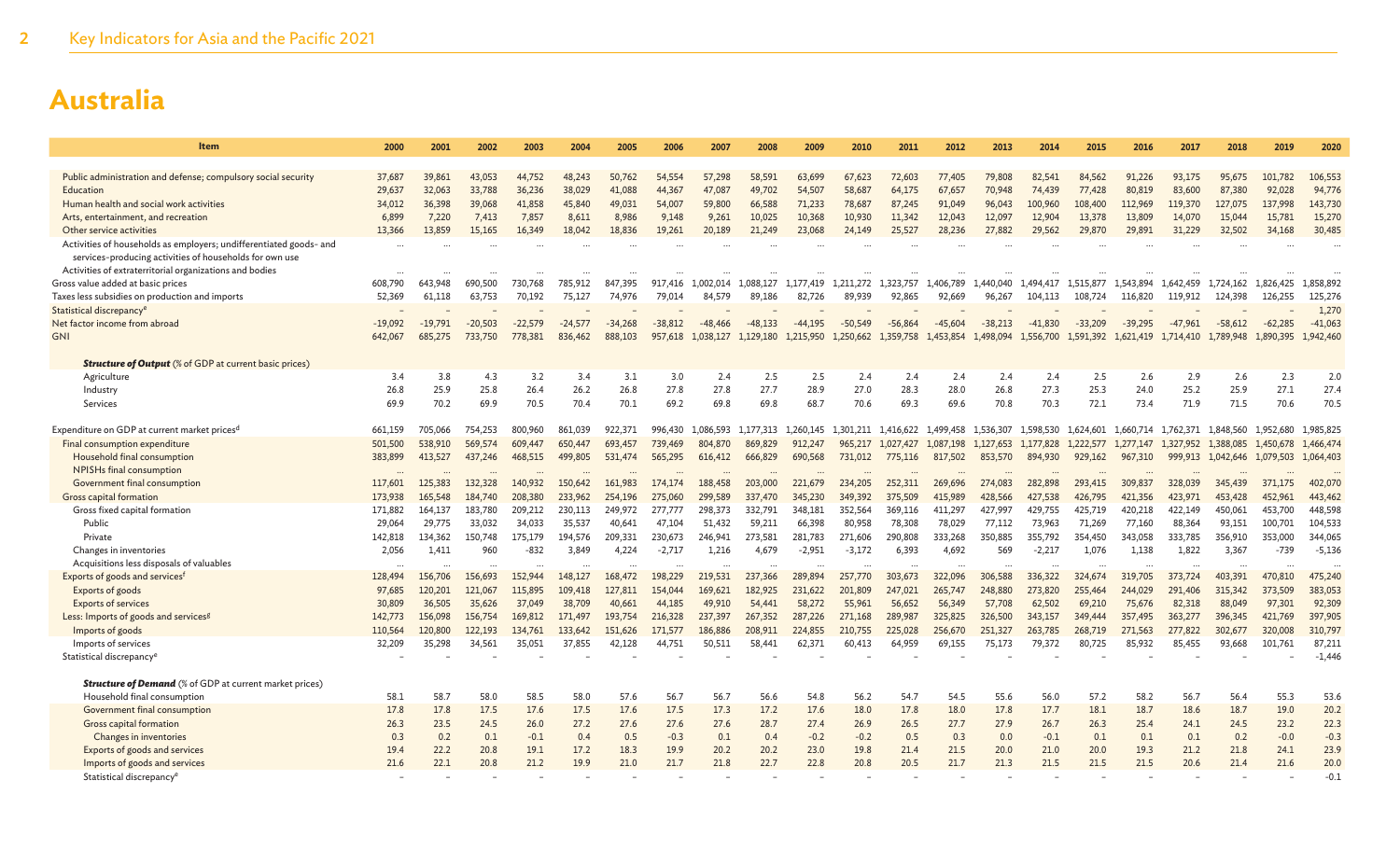| Item                                                                 | 2000             | 2001             | 2002                | 2003             | 2004             | 2005                 | 2006                | 2007           | 2008       | 2009        | 2010                | 2011                 | 2012                | 2013                | 2014                | 2015                | 2016                | 2017                | 2018                                    | 2019              | 2020                |
|----------------------------------------------------------------------|------------------|------------------|---------------------|------------------|------------------|----------------------|---------------------|----------------|------------|-------------|---------------------|----------------------|---------------------|---------------------|---------------------|---------------------|---------------------|---------------------|-----------------------------------------|-------------------|---------------------|
|                                                                      |                  |                  |                     |                  |                  |                      |                     |                |            |             |                     |                      |                     |                     |                     |                     |                     |                     |                                         |                   |                     |
| <b>At Chained Prices</b>                                             |                  |                  |                     |                  |                  | 1.340.222            |                     | 1.430.636      | 1.482,968  | 1.511.693   |                     |                      |                     |                     |                     |                     |                     |                     |                                         | 1.952.680         |                     |
| GDP by industrial origin at 2018/2019 market prices                  | 1.143.119        | 1.165.191        | 1.211.815<br>33,956 | 1.247,999        | 1,298,611        |                      | 1,377,675<br>35,234 | 28,893         | 31,713     | 37,747      | 1.542.946<br>37,427 | 1.580.945            | 1.642.889<br>39,210 | 1.685.356<br>38,847 | 1,728,048<br>39,294 | 1,765,938<br>39,880 | 1.814.866<br>36,202 | 1,856,619<br>39,988 | 1.911.376                               |                   | 1,948,283<br>31,214 |
| Agriculture, forestry, and fishing<br>Mining and quarrying           | 31,549<br>80,769 | 32,722<br>87,091 | 87,682              | 25,163<br>87,785 | 32,622<br>85,061 | 34,168<br>90,119     | 91.733              | 100,252        | 103,260    | 107,135     | 115,676             | 38,958<br>117,145    | 125,611             | 137,524             | 151,995             | 163,466             | 173,338             | 175,486             | 38,688<br>183,971                       | 34,496<br>192,965 | 202,377             |
| Manufacturing                                                        | 107,517          | 109,798          | 112,814             | 117,163          | 118,654          | 117,486              | 116,732             | 119,144        | 123,884    | 117,528     | 117,995             | 117,695              | 118,763             | 114,941             | 113,702             | 111,896             | 109,166             | 108,759             | 110,988                                 | 110,217           | 108,385             |
| Electricity, gas, steam, and air-conditioning supply                 | 38,934           | 39,671           | 40,203              | 40,282           | 40,285           | 40,755               | 41,412              | 41,931         | 42,083     | 43,935      | 44,487              | 45,545               | 45,616              | 45,870              | 44,778              | 45,453              | 46,640              | 46,735              | 47,663                                  | 48,087            | 47,227              |
| Water supply; sewerage, waste management, and remediation activities |                  |                  |                     |                  |                  |                      |                     |                |            |             |                     |                      |                     |                     |                     |                     |                     |                     |                                         |                   |                     |
| Construction                                                         | 74,436           | 63,792           | 71,737              | 83,471           | 90,341           | 94,777               | 100,890             | 106,642        | 114,318    | 119,404     | 120,098             | 123,645              | 137.636             | 142.519             | 148,907             | 145,349             | 142.738             | 138,453             | 145,414                                 | 144.369           | 137,876             |
| Wholesale trade                                                      | 43,443           | 43,318           | 44.517              | 46,577           | 48,842           | 50,529               | 52,107              | 53,385         | 55,136     | 55,770      | 57,455              | 57,189               | 60,679              | 63,138              | 62,268              | 64,162              | 66,281              | 69,903              | 71,036                                  | 71,848            | 70,828              |
| Retail trade                                                         | 42,601           | 44,208           | 46,990              | 49,232           | 52,001           | 54,662               | 55,267              | 59,086         | 62,963     | 63,013      | 64,150              | 65,488               | 67,805              | 69,810              | 70,966              | 73,257              | 75,606              | 76,702              | 78,784                                  | 79,558            | 79,175              |
| Transportation and storage                                           | 51,010           | 52,948           | 54,717              | 57,939           | 60,081           | 63,684               | 65,481              | 69,342         | 73,223     | 72,760      | 74,067              | 76,271               | 79,430              | 82,291              | 82,064              | 82,336              | 83,907              | 86,555              | 88,184                                  | 89,584            | 84,252              |
| Accommodation and food service activities                            | 30,977           | 32,101           | 32,167              | 33,164           | 34,523           | 36,254               | 37.216              | 38,052         | 38,074     | 37,355      | 36,946              | 37,777               | 39,042              | 38,880              | 39,356              | 40,985              | 42,729              | 43,012              | 43,920                                  | 44,293            | 39,452              |
| Information and communication                                        | 20,276           | 21,023           | 21,708              | 23,042           | 24,030           | 24,700               | 25,672              | 27,362         | 29,028     | 29,421      | 30,006              | 31,005               | 31,373              | 31,330              | 32,614              | 34,966              | 37,552              | 38,621              | 41,551                                  | 43,032            | 43,395              |
| Financial and insurance activities                                   | 82,051           | 83,123           | 88,489              | 91,404           | 97,360           | 102,310              | 107,007             | 117,770        | 123,847    | 124,009     | 124,621             | 127,141              | 133,598             | 137,960             | 141,263             | 148,008             | 154,671             | 158,997             | 160,844                                 | 164,115           | 167,085             |
| Real estate activities                                               | 141,708          | 145,105          | 147,806             | 152,056          | 155,576          | 161,508              | 166,864             | 166,911        | 168,011    | 173,373     | 174,588             | 178,974              | 183,913             | 188,297             | 192,375             | 193,731             | 200,734             | 206,748             | 210,218                                 | 215,143           | 217,118             |
| Professional, scientific, and technical activities                   | 57,203           | 63.456           | 66.569              | 67,675           | 70,936           | 72,109               | 74,888              | 77,593         | 80,306     | 84.769      | 90,411              | 97,599               | 102,328             | 107.004             | 107,504             | 109,540             | 113.532             | 120,805             | 127,577                                 | 133,329           | 136,854             |
| Administrative and support service activities                        | 37,922           | 40,841           | 43,345              | 43,542           | 43,533           | 45,373               | 48,205              | 50,302         | 53,721     | 50,079      | 49,549              | 52,748               | 52,471              | 52,069              | 54,725              | 56,130              | 57,551              | 59,399              | 63,243                                  | 66,700            | 63,616              |
| Public administration and defense; compulsory social security        | 64,480           | 65,943           | 68,989              | 68,577           | 69,946           | 72,404               | 73,861              | 77,415         | 77,774     | 82,434      | 82,785              | 85,233               | 88,019              | 89,257              | 91,882              | 92,262              | 95,831              | 96,333              | 97,866                                  | 101,782           | 108,140             |
| Education                                                            | 62,742           | 63,931           | 65,402              | 66,677           | 67,938           | 69,167               | 70,052              | 71,677         | 73,402     | 75,888      | 77,706              | 78,671               | 80,135              | 81,379              | 83,242              | 85,142              | 87,276              | 88,268              | 89,603                                  | 92,028            | 93,319              |
| Human health and social work activities                              | 55,789           | 58.558           | 62,076              | 64,678           | 67,582           | 70,658               | 73.926              | 76,974         | 80.795     | 86,137      | 90,928              | 93,063               | 95,540              | 99,662              | 104.904             | 110,721             | 114,747             | 120,870             | 128,413                                 | 137.998           | 144,018             |
| Arts, entertainment, and recreation                                  | 8,280            | 8,654            | 8,713               | 9,067            | 9,705            | 10,229               | 10,369              | 11,165         | 11,396     | 12,345      | 12,416              | 12,771               | 13,084              | 13,086              | 13,607              | 13,811              | 14,296              | 14,495              | 14,912                                  | 15,781            | 14,810              |
| Other service activities                                             | 23,594           | 24,855           | 25,146              | 26,316           | 27,478           | 26,938               | 26,810              | 27,411         | 27,975     | 28,741      | 28,727              | 29,059               | 30,380              | 29,450              | 30,646              | 31,300              | 31,967              | 32,412              | 33,044                                  | 34,168            | 32,492              |
| Activities of households as employers; undifferentiated goods- and   |                  |                  |                     |                  |                  |                      |                     |                |            |             |                     |                      |                     |                     |                     |                     |                     |                     |                                         |                   |                     |
| services-producing activities of households for own use              |                  |                  |                     |                  |                  |                      |                     |                |            |             |                     |                      |                     |                     |                     |                     |                     |                     |                                         |                   |                     |
| Activities of extraterritorial organizations and bodies              |                  |                  |                     |                  |                  |                      |                     |                |            |             |                     |                      |                     |                     |                     |                     |                     |                     |                                         |                   |                     |
| Gross value added at basic prices                                    | 1.051.132        | 1.075.241        | 1.118.065           | 1.149.256        | 1.196.256        | 1.235.904            | 1,270,996           | 1.320,667      | 1.371.489  | 1.401.506   | 1.432.704           | 1.468.676            | 1.528.623           | 1.569.214           | 1,611,288           | 1.648.727           | 1.691.193           | 1,730,732           | 1.783.867                               | 1,826,425         | 1,827,898           |
| Taxes less subsidies on production and imports                       | 92,785           | 90,664           | 94,470              | 99.298           | 102,973          | 105,086              | 107.490             | 110,827        | 112.383    | 111,109     | 110,898             | 112,911              | 114,703             | 116,441             | 116,810             | 117.176             | 123,609             | 125.842             | 127.472                                 | 126,255           | 121,143             |
| Statistical discrepancy <sup>e</sup>                                 |                  |                  |                     |                  |                  |                      |                     |                |            |             |                     |                      |                     |                     |                     |                     |                     |                     |                                         |                   | $-758$              |
| Net factor income from abroad                                        |                  |                  |                     |                  |                  |                      |                     |                |            |             |                     |                      |                     |                     |                     |                     |                     |                     |                                         |                   |                     |
| GNIh                                                                 | 1.002.918        | 1.026.673        | 1.072.074           | 1,106,219        | 1,166,486        | 1,212,654            | 1,268,502           | 1,328,136      | 1,397,808  | 1,454,436   | 1,465,969           | 1.559.869            | 1,639,181           | 1,655,545           | 1,681,993           | 1,689,401 1,694,495 |                     | 1,776,207           | 1,827,679                               | 1.890.395         | 1.912.012           |
|                                                                      |                  |                  |                     |                  |                  |                      |                     |                |            |             |                     |                      |                     |                     |                     |                     |                     |                     |                                         |                   |                     |
| <b>Growth of Output</b> (% annual change)<br>GDP                     |                  |                  |                     |                  |                  |                      |                     |                |            |             |                     |                      |                     |                     |                     |                     |                     |                     |                                         |                   |                     |
|                                                                      | 3.9              | 1.9              | 4.0                 | 3.0<br>$-25.9$   | 4.1              | 3.2<br>4.7           | 2.8<br>3.1          | 3.8<br>$-18.0$ | 3.7<br>9.8 | 1.9<br>19.0 | 2.1<br>$-0.8$       | 2.5                  | 3.9                 | 2.6                 | 2.5                 | 2.2<br>1.5          | 2.8<br>$-9.2$       | 2.3                 | 2.9<br>$-3.3$                           | 2.2<br>$-10.8$    | $-0.2$<br>$-9.5$    |
| Agriculture<br>Industry                                              | 4.7              | 3.7              | 3.8                 |                  | 29.6             |                      |                     |                |            |             |                     | 4.1                  | 0.6                 | $-0.9$              | 1.2                 |                     |                     | 10.5                |                                         |                   |                     |
| Services                                                             |                  |                  |                     |                  |                  |                      |                     |                |            |             |                     |                      |                     |                     |                     |                     |                     |                     |                                         |                   |                     |
|                                                                      |                  |                  |                     |                  |                  |                      |                     |                |            |             |                     |                      |                     |                     |                     |                     |                     |                     |                                         |                   |                     |
| Expenditure on GDP at 2018/2019 market prices                        | 1.143.119        | 1.165.191        | 1.211.815           | 1.247.999        | 1.298.611        | 1.340.222            | 1.377.675           | 1,430,636      | 1.482.968  | 1.511.693   | 1.542,946           | 1.580.945            | 1.642.889           | 1.685.356           | 1.728.048           | 1,765,938           | 1,814,866           | 1.856.619           | 1.911,376 1,952,680                     |                   | 1.948.283           |
| Final consumption expenditure                                        | 801,408          | 824.094          | 849.581             | 881,715          | 924,900          | 964,141              | 995,183             | 1,043,967      | 1,090,667  | 1,106,052   | 1,137,950           | 1,181,690            | 1,218,793           | 1,235,892           | 1,263,327           | 1,293,193           | 1,333,425           | 1,372,580           | 1.414.488                               | 1.450.678         | 1,442,605           |
| Household final consumption                                          | 596,241          | 615,204          | 634,261             | 659,832          | 693,081          | 724,581              | 748,104             | 788,811        | 827,590    | 832,309     | 859,386             | 893,635              | 920,203             | 936,483             | 959,320             |                     | 981,831 1,008,720   |                     | 1,031,558 1,060,825 1,079,503 1,047,171 |                   |                     |
| NPISHs final consumption                                             | $\cdots$         |                  | $\cdots$            |                  | $\ddotsc$        | $\ddot{\phantom{0}}$ |                     | $\cdots$       |            | $\cdots$    |                     | $\ddot{\phantom{a}}$ | $\cdots$            |                     | $\cdots$            |                     |                     |                     |                                         |                   |                     |
| Government final consumption                                         | 206,035          | 209,517          | 215,962             | 222,352          | 232,199          | 239,722              | 247,230             | 255,021        | 262,736    | 273,695     | 278,439             | 287,913              | 298,427             | 299,299             | 303,904             | 311,257             | 324,611             | 340,957             | 353,612                                 | 371,175           | 395,434             |
| Gross capital formation                                              |                  |                  |                     |                  |                  |                      |                     |                |            |             |                     |                      |                     |                     |                     |                     |                     |                     |                                         |                   |                     |
| Gross fixed capital formation                                        | 244,213          | 224,814          | 245,328             | 276,159          | 300,283          | 318,584              | 344,942             | 360,532        | 392,122    | 398,098     | 405,057             | 419,638              | 468,329             | 481,870             | 472,767             | 455,313             | 438,726             | 438,555             | 460,435                                 | 453,700           | 442,678             |
| Public                                                               | 42,079           | 42,778           | 45,641              | 47,863           | 50,250           | 55,891               | 60,678              | 64,336         | 69,494     | 73,851      | 91.626              | 88,354               | 87,221              | 85,193              | 81,008              | 76,337              | 80,683              | 92,579              | 96,369                                  | 100,701           | 102,901             |
| Private                                                              | 202,218          | 182,202          | 199,810             | 228,292          | 249,896          | 262,784              | 284,376             | 296,353        | 322,779    | 324,386     | 312,994             | 330,949              | 380,829             | 396,490             | 391,634             | 378,863             | 357,950             | 345,907             | 363,985                                 | 353,000           | 339,777             |
| Changes in inventories                                               | 2,769            | 2,606            | 1,327               | $-1,664$         | 6.044            | 8.415                | $-2,964$            | 1,858          | 5.277      | $-5.545$    | $-2,656$            | 5.359                | 6.437               | 150                 | $-3.694$            | 1,293               | 1.026               | 1,815               | 3,458                                   | $-739$            | $-7,463$            |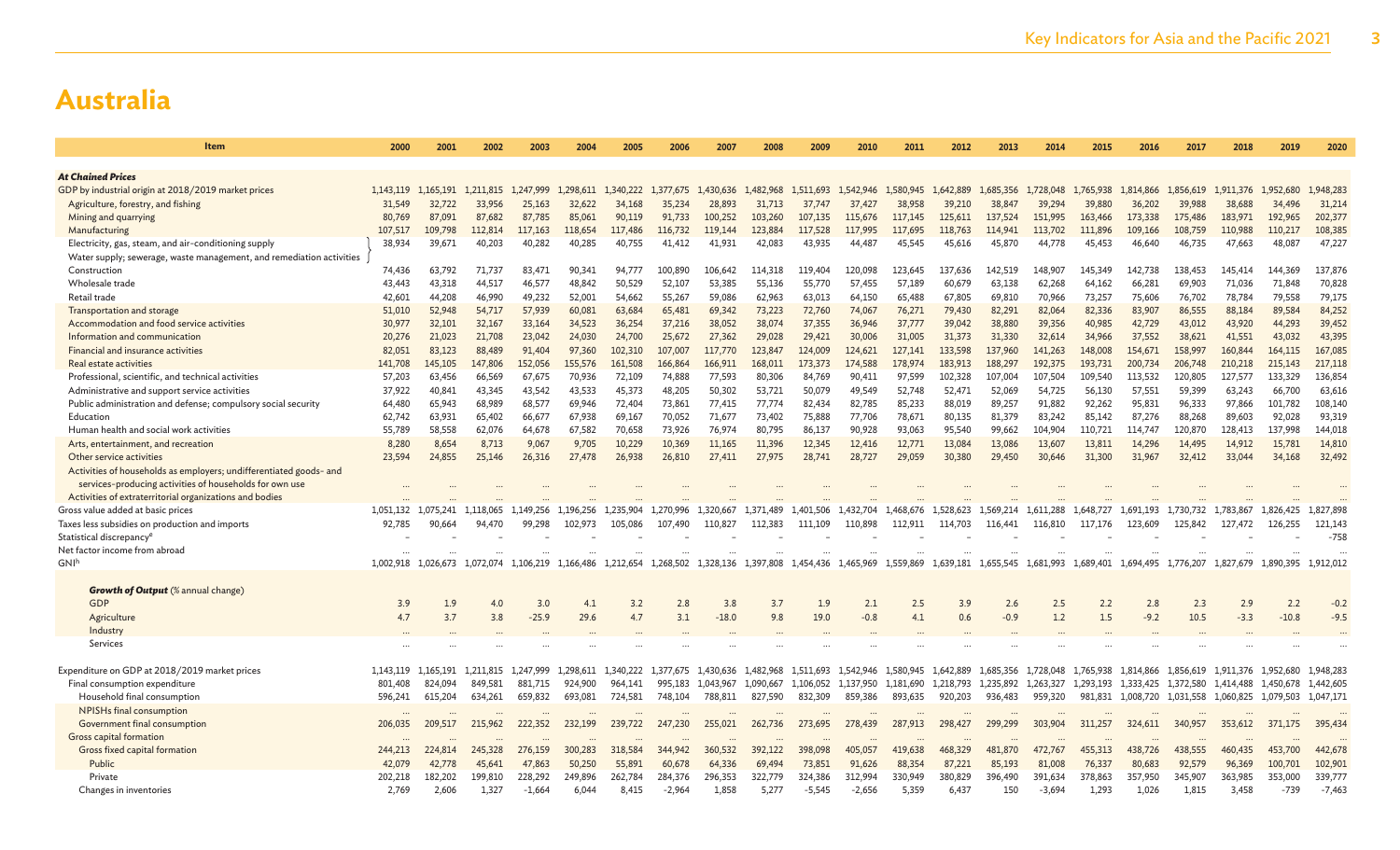| Item                                                              | 2000             | 2001             | 2002             | 2003             | 2004             | 2005             | 2006             | 2007             | 2008             | 2009             | 2010             | 2011             | 2012             | 2013             | 2014             | 2015             | 2016             | 2017             | 2018             | 2019             | 2020             |
|-------------------------------------------------------------------|------------------|------------------|------------------|------------------|------------------|------------------|------------------|------------------|------------------|------------------|------------------|------------------|------------------|------------------|------------------|------------------|------------------|------------------|------------------|------------------|------------------|
|                                                                   |                  |                  |                  |                  |                  |                  |                  |                  |                  |                  |                  |                  |                  |                  |                  |                  |                  |                  |                  |                  |                  |
| Acquisitions less disposals of valuables                          | $\cdots$         |                  |                  |                  |                  |                  |                  |                  |                  |                  |                  |                  |                  |                  |                  |                  |                  |                  |                  |                  |                  |
| Exports of goods and services                                     | 225,461          | 244,945          | 243,602          | 244,816          | 247,973          | 256,551          | 264,173          | 275,114          | 286,143          | 293,024          | 306,791          | 309,430          | 323,672          | 340,838          | 361,128          | 385,798          | 412,186          | 434,878          | 452,794          | 470,810          | 462,351          |
| Exports of goods                                                  |                  |                  |                  |                  |                  |                  |                  |                  |                  |                  |                  |                  |                  |                  |                  |                  |                  |                  |                  |                  |                  |
| <b>Exports of services</b><br>Imports of goods and services       | 150,280          | 148,815          | 150,823          | 170,727          | 193,774          | 217,995          | 235,727          | 260,631          | 298,273          | 288,059          | 308,623          | 340,309          | 378,973          | 380,011          | 371,146          | 374,724          | 37 <sup>°</sup>  | 392,345          | 420,880          | 421,769          | 390,428          |
| Imports of goods                                                  |                  |                  |                  |                  |                  |                  |                  |                  |                  |                  |                  |                  |                  |                  |                  |                  |                  |                  |                  |                  |                  |
| Imports of services                                               |                  |                  |                  |                  |                  |                  |                  |                  |                  |                  |                  |                  |                  |                  |                  |                  |                  |                  |                  |                  |                  |
| Statistical discrepancy <sup>e</sup>                              |                  |                  |                  |                  |                  |                  |                  |                  |                  |                  |                  |                  |                  |                  |                  |                  |                  |                  |                  |                  | $-1,459$         |
|                                                                   |                  |                  |                  |                  |                  |                  |                  |                  |                  |                  |                  |                  |                  |                  |                  |                  |                  |                  |                  |                  |                  |
| <b>Growth of Demand</b> (% annual change)                         |                  |                  |                  |                  |                  |                  |                  |                  |                  |                  |                  |                  |                  |                  |                  |                  |                  |                  |                  |                  |                  |
| Household final consumption                                       | 4.3              | 3.2              | 3.1              | 4.0              | 5.0              | 4.5              | 3.2              | 5.4              | 4.9              | 0.6              | 3.3              | 4.0              | 3.0              | 1.8              | 2.4              | 2.3              | 2.7              | 2.3              | 2.8              | 1.8              | $-3.0$           |
| Government final consumption                                      | 3.1              | 1.7              | 3.1              | 3.0              | 4.4              | 3.2              | 3.1              | 3.2              | 3.0              | 4.2              | 1.7              | 3.4              | 3.7              | 0.3              | 1.5              | 2.4              | 4.3              | 5.0              | 3.7              | 5.0              | 6.5              |
| Gross capital formation                                           | $\cdots$         | $\cdots$         | $\cdots$         | $\cdots$         | $\cdots$         | $\cdots$         | $\cdots$         | $\cdots$         | $\cdots$         | $\cdots$         | $\cdots$         | $\cdots$         | $\cdots$         | $\cdots$         | $\cdots$         | $\sim$           | $\cdots$         | $\cdots$         |                  | $\cdots$         |                  |
| Exports of goods and services                                     | 9.9              | 8.6              | $-0.5$           | 0.5              | 1.3              | 3.5              | 3.0              | 4.1              | 4.0              | 2.4              | 4.7              | 0.9              | 4.6              | 5.3              | 6.0              | 6.8              | 6.8              | 5.5              | 4.1              | 4.0              | $-1.8$           |
| Imports of goods and services                                     | 12.0             | $-1.0$           | 1.3              | 13.2             | 13.5             | 12.5             | 8.1              | 10.6             | 14.4             | $-3.4$           | 7.1              | 10.3             | 11.4             | 0.3              | $-2.3$           | 1.0              | $-0.1$           | 4.8              | 7.3              | 0.2              | $-7.4$           |
| <b>Investment Financing at Current Prices</b>                     |                  |                  |                  |                  |                  |                  |                  |                  |                  |                  |                  |                  |                  |                  |                  |                  |                  |                  |                  |                  |                  |
| Gross capital formation                                           | 173,938          | 165,548          | 184,740          | 208,380          | 233,962          | 254,196          | 275,060          | 299,589          | 337,470          | 345,230          | 349,392          | 375,509          | 415.989          | 428,566          | 427,538          | 426,795          | 421.356          | 423,971          | 453,428          | 452,961          | 443,462          |
| Gross national saving                                             | 140,494          | 145,964          | 164,475          | 169,048          | 186,536          | 193.632          | 217.393          | 233,010          | 259,446          | 302.838          | 284,145          | 330.214          | 364.593          | 368,163          | 376,738          | 367,034          | 343,406          | 384,739          | 400,980          | 438,828          | 474,643          |
| Gross domestic saving                                             | 159,659          | 166,156          | 184,679          | 191,513          | 210,592          | 228,914          | 256,961          | 281,723          | 307,484          | 347,898          | 335,994          | 389,195          | 412,260          | 408,654          | 420,702          | 402,024          | 383,567          | 434,419          | 460,475          | 502,002          | 519,351          |
| Net factor income from abroad                                     | $-19,092$        | $-19,791$        | $-20,503$        | $-22,579$        | $-24,577$        | $-34,268$        | $-38,812$        | $-48, 466$       | $-48,133$        | $-44.195$        | $-50,549$        | $-56,864$        | $-45,604$        | $-38,213$        | $-41,830$        | $-33,209$        | $-39,295$        | $-47,961$        | $-58,612$        | $-62,285$        | $-41,063$        |
| Net current transfers from abroad                                 | $-73$            | $-401$           | 299              | 114              | 521              | $-1.014$         | $-756$           | $-247$           | 95               | $-865$           | $-1.300$         | $-2,117$         | $-2.063$         | $-2,278$         | $-2,134$         | $-1.781$         | $-866$           | $-1.719$         | $-883$           | $-889$           | $-3,645$         |
|                                                                   |                  |                  |                  |                  |                  |                  |                  |                  |                  |                  |                  |                  |                  |                  |                  |                  |                  |                  |                  |                  |                  |
| <b>Savings and Investment</b> (% of GDP at current market prices) |                  |                  |                  |                  |                  |                  |                  |                  |                  |                  |                  |                  |                  |                  |                  |                  |                  |                  |                  |                  |                  |
| Gross domestic saving                                             | 24.1             | 23.6             | 24.5             | 23.9             | 24.5             | 24.8             | 25.8             | 25.9             | 26.1             | 27.6             | 25.8             | 27.5             | 27.5             | 26.6             | 26.3             | 24.7             | 23.1             | 24.6             | 24.9             | 25.7             | 26.2             |
| Gross national saving                                             | 21.2             | 20.7             | 21.8             | 21.1             | 21.7             | 21.0             | 21.8             | 21.4             | 22.0             | 24.0             | 21.8             | 23.3             | 24.3             | 24.0             | 23.6             | 22.6             | 20.7             | 21.8             | 21.7             | 22.5             | 23.9             |
| Gross capital formation                                           | 26.3             | 23.5             | 24.5             | 26.0             | 27.2             | 27.6             | 27.6             | 27.6             | 28.7             | 27.4             | 26.9             | 26.5             | 27.7             | 27.9             | 26.7             | 26.3             | 25.4             | 24.1             | 24.5             | 23.2             | 22.3             |
| At Current Market Prices (A\$ '000)                               |                  |                  |                  |                  |                  |                  |                  |                  |                  |                  |                  |                  |                  |                  |                  |                  |                  |                  |                  |                  |                  |
| Per capita GDP                                                    | 34,951.0         | 36,840.0         | 38,911.0         | 40,859.0         | 43,432.0         | 46,018.0         | 49,063.0         | 52,683.0         | 56,027.0         | 58,686.0         | 59.518.0         | 63,900.0         | 66,586.0         | 67,014.0         | 68,622.0         | 68,730.0         | 69.249.0         | 72.273.0         | 74,633.0         | 77,590.0         | 77,738.0         |
| Per capita GNI                                                    | 33,941.7         | 35,805.9         | 37,853.3         | 39,707.2         | 42,192.3         | 44,308.3         | 47,151.9         | 50,333.1         | 53,736.4         | 56,627.8         | 57,205.9         | 61,335.0         | 64,560.9         | 65,347.1         | 66,826.3         | 67,325.1         | 67,610.5         | 70,306.2         | 72,266.6         | 75,115.1         | 76,040.4         |
|                                                                   |                  |                  |                  |                  |                  |                  |                  |                  |                  |                  |                  |                  |                  |                  |                  |                  |                  |                  |                  |                  |                  |
| <b>PRODUCTION INDEX</b> period averages                           |                  |                  |                  |                  |                  |                  |                  |                  |                  |                  |                  |                  |                  |                  |                  |                  |                  |                  |                  |                  |                  |
| Agriculture; 2014-2016 = 100                                      | 89.2             | 90.0             | 91.1             | 74.1             | 89.5             | 88.4             | 91.6             | 76.2             | 79.1             | 85.4             | 85.2             | 91.8             | 98.0             | 98.3             | 101.0            | 99.9             | 99.1             | 105.0            | 96.6             | 88.7             |                  |
| Mining: 2018-2019 = 100                                           | 40.0             | 42.7             | 42.9             | 42.6             | 41.4             | 43.7             | 44.5             | 48.6             | 49.7             | 51.6             | 56.1             | 56.7             | 60.7             | 66.9             | 75.0             | 81.8             | 88.6             | 90.7             | 95.1             | 100.0            | 105.3            |
| Manufacturing; 2018-2019 = 100                                    | 97.6             | 99.6             | 102.4            | 106.3            | 107.7            | 106.6            | 105.9            | 108.1            | 112.4            | 106.6            | 107.1            | 106.8            | 107.8            | 104.3            | 103.2            | 101.5            | 99.0             | 98.7             | 100.7            | 100.0            | 98.3             |
|                                                                   |                  |                  |                  |                  |                  |                  |                  |                  |                  |                  |                  |                  |                  |                  |                  |                  |                  |                  |                  |                  |                  |
| <b>ENERGY</b> annual values                                       |                  |                  |                  |                  |                  |                  |                  |                  |                  |                  |                  |                  |                  |                  |                  |                  |                  |                  |                  |                  |                  |
| Crude petroleum <sup>i</sup> (t '000)                             |                  |                  |                  |                  |                  |                  |                  |                  |                  |                  |                  |                  |                  |                  |                  |                  |                  |                  |                  |                  |                  |
| Production                                                        | 37,465           | 39,839           | 37,820           | 35,023           | 30,713           | 27,311           | 24,316           | 27,651           | 25,610           | 26,407           | 25,583           | 25,582           | 24,014           | 21,214           | 20,140           | 19,061           | 14,716           | 13,120           | 13,257           | 15,781           | 17,257<br>13,605 |
| <b>Exports</b><br>Imports                                         | 20,877<br>26,936 | 24,044<br>26,489 | 23,936<br>27,308 | 20,950<br>27,959 | 17,526<br>23,499 | 15,731<br>26,056 | 13,026<br>24,418 | 15,965<br>25,345 | 15,975<br>26,223 | 16,588<br>24,302 | 18,064<br>27,284 | 19,621<br>31,774 | 17,424<br>29,505 | 15,761<br>29,520 | 14,817<br>27,678 | 15,152<br>24,274 | 11,113<br>15,880 | 10,243<br>16,282 | 10,428<br>17,934 | 11,791<br>17,409 | 14,723           |
|                                                                   | 44,500           | 44,708           | 42,911           | 44,548           | 39,949           | 40,334           | 36,895           |                  | 38,347           | 38,810           | 37,681           | 42,928           | 40,808           | 40,748           |                  | 33,430           |                  |                  | 27,075           | 26,860           |                  |
| Consumption                                                       |                  |                  |                  |                  |                  |                  |                  | 39,465           |                  |                  |                  |                  |                  |                  | 38,036           |                  | 26,410           | 25,630           |                  |                  |                  |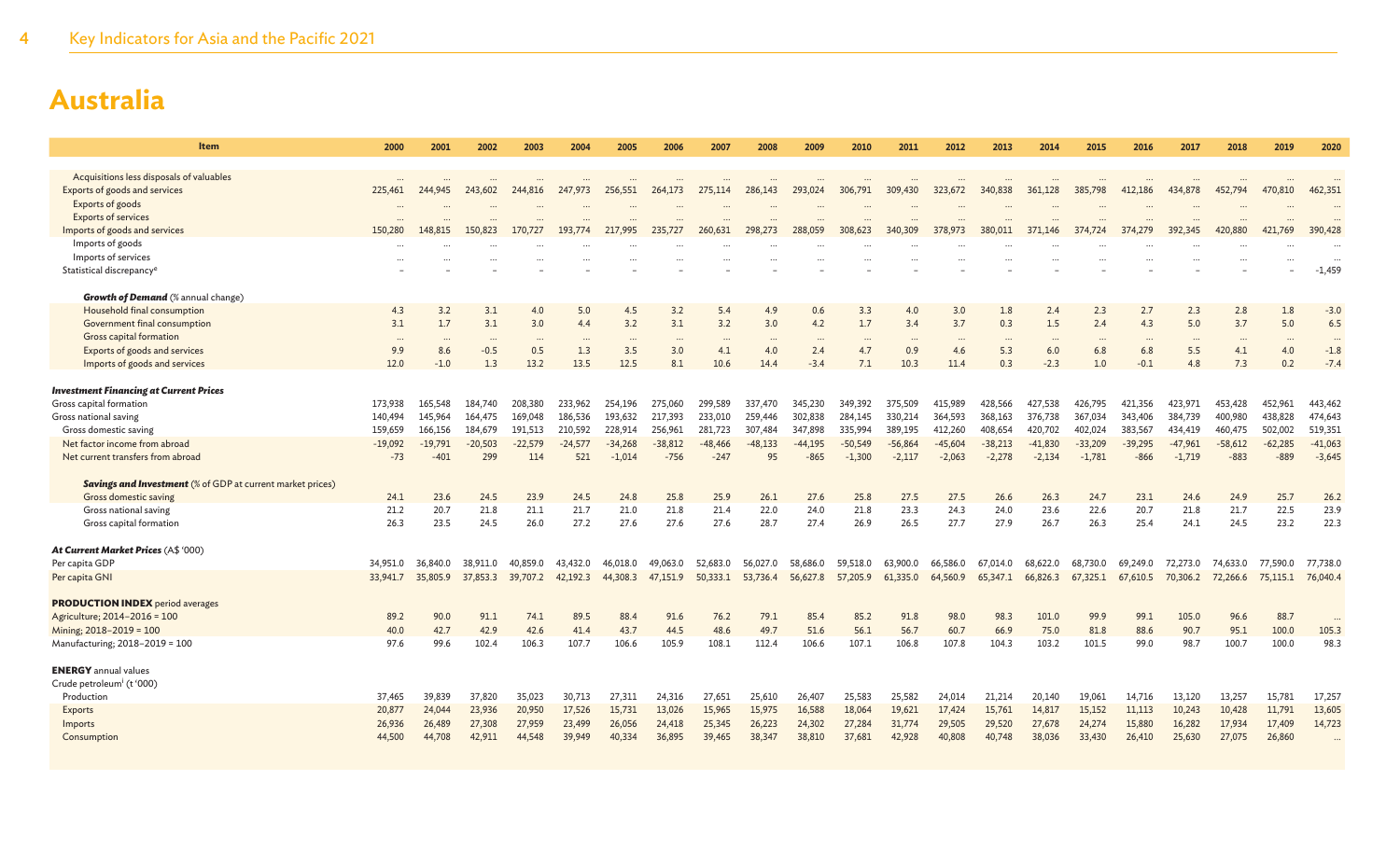| Item                                                                | 2000             | 2001             | 2002             | 2003             | 2004         | 2005         | 2006         | 2007         | 2008          | 2009          | 2010          | 2011          | 2012           | 2013          | 2014           | 2015           | 2016           | 2017           | 2018           | 2019           | 2020           |
|---------------------------------------------------------------------|------------------|------------------|------------------|------------------|--------------|--------------|--------------|--------------|---------------|---------------|---------------|---------------|----------------|---------------|----------------|----------------|----------------|----------------|----------------|----------------|----------------|
| Coal <sup>j,k</sup> (t '000)                                        |                  |                  |                  |                  |              |              |              |              |               |               |               |               |                |               |                |                |                |                |                |                |                |
| Production                                                          | 239,430          | 258,218          | 273,236          | 271,613          | 280,753      | 300,034      | 303,402      | 321,391      | 322,163       | 335,611       | 363,329       | 344,400       | 362,709        | 396,095       | 429,975        | 444,365        | 439,704        | 443,002        | 449,938        | 460,454        | 451,268        |
| Exports                                                             | 175,778          | 193,502          | 197,873          | 208,724          | 219,343      | 232,330      | 232,465      | 244,390      | 252,189       | 261,743       | 292,617       | 284,511       | 301,549        | 336,196       | 375,044        | 392,349        | 389,300        | 378,939        | 381,944        | 393,298        | 389,992        |
| Imports                                                             |                  |                  |                  |                  |              |              |              |              |               |               |               |               |                |               |                |                | 31             | 104            | 228            | 181            |                |
| Consumption                                                         | 57,282           | 59,769           | 61,159           | 63,478           | 67,187       | 69,274       | 70,218       | 71,414       | 70,059        | 71,398        | 66,127        | 62,307        | 60,077         | 58,358        | 55,260         | 55,913         | 59,261         | 61,141         | 62,211         | 60,957         |                |
|                                                                     |                  |                  |                  |                  |              |              |              |              |               |               |               |               |                |               |                |                |                |                |                |                |                |
| Natural gas (m <sup>3</sup> million)                                |                  |                  |                  |                  |              |              |              |              |               |               |               |               |                |               |                |                |                |                |                |                |                |
| Production                                                          | 34,153           | 35,166           | 35,577           | 36,826           | 36,872       | 41,194       | 42,701       | 45,301       | 47,199        | 49,470        | 52,651        | 58,118        | 55,184         | 63,077        | 65,213         | 68,909         | 83,170         | 106,137        | 121,286        | 145,185        | 157,592        |
| Exports                                                             | 10,775           | 10,241           | 10,336           | 10,644           | 10,763       | 14,401       | 16,360       | 19,492       | 18,602        | 20,957        | 24,298        | 27,141        | 25,658         | 31,964        | 31,615         | 34,064         | 50,119         | 70,888         | 83,900         | 101,729        | 107,850        |
| Imports                                                             | $\cdots$         | $\cdots$         |                  | $\Omega$         | $\Omega$     | $\Omega$     | 1,295        | 5,805        | 5,483         | 6,462         | 5,643         | 6,526         | 5,811          | 6,517         | 6,938          | 6,373          | 7,189          | 6,556          | 5,921          | 6,412          | 5,706          |
| Consumption                                                         | 23,524           | 24,317           | 24,684           | 24,501           | 25,324       | 25,884       | 25,976       | 29,384       | 30,355        | 32,473        | 32,605        | 33,007        | 34,712         | 35,694        | 36,472         | 36,814         | 37,962         | 38,772         | 40,304         | 41,123         |                |
| Electricity <sup>k</sup> (kWh million)                              |                  |                  |                  |                  |              |              |              |              |               |               |               |               |                |               |                |                |                |                |                |                |                |
| Production                                                          | 210,018          | 223,640          | 224,870          | 222,120          | 229,784      | 228,650      | 232,829      | 243,153      | 243,217       | 247,525       | 252,279       | 253,577       | 250,740        | 249,709       | 249,037        | 252,391        | 257,429        | 258,017        | 261,056        | 264,027        |                |
| Exports                                                             |                  |                  |                  |                  |              |              |              |              |               |               |               |               |                |               |                |                |                |                |                |                |                |
| Imports                                                             |                  |                  |                  |                  |              |              |              |              |               |               |               |               |                |               |                |                |                |                |                |                | $\cdots$       |
| Consumption                                                         | 210,018          | 223,640          | 224,870          | 222,120          | 229,784      | 228,650      | 232,829      | 243,153      | 243,217       | 247,525       | 252,279       | 253,577       | 250,740        | 249,709       | 249,037        | 252,391        | 257,429        | 258,017        | 261,056        | 264,027        |                |
|                                                                     |                  |                  |                  |                  |              |              |              |              |               |               |               |               |                |               |                |                |                |                |                |                |                |
| Retail prices <sup>1</sup> (A\$/L)                                  |                  |                  |                  |                  |              |              |              |              |               |               |               |               |                |               |                |                |                |                |                |                |                |
| Gasoline, unleaded regular                                          | 0.9              | 1.0              | 0.9              | 0.9              | 0.9          | 1.1          | 1.2          | 1.2<br>1.2   | 1.4           | 1.1           | 1.2           | 1.3           | 1.4            | 1.4           | 1.4            | 1.2            | 1.1            | 1.2            | 1.3            | 1.3            | 1.1<br>1.1     |
| Diesel                                                              |                  |                  |                  |                  | 1.0          | 1.1          | 1.3          |              | 1.5           | 1.1           | 1.2           | 1.4           | 1.4            | 1.4           | 1.4            | 1.2            | 1.0            | 1.1            | 1.3            | 1.4            |                |
| <b>PRICE INDEXES</b> period averages                                |                  |                  |                  |                  |              |              |              |              |               |               |               |               |                |               |                |                |                |                |                |                |                |
| Consumer (national); 2011/2012 = 100                                | 69.4             | 73.6             | 75.7             | 78.0             | 79.9         | 81.8         | 84.4         | 86.9         | 89.8          | 92.6          | 94.8          | 97.7          | 100.0          | 102.3         | 105.0          | 106.8          | 108.3          | 110.2          | 112.3          | 114.1          | 115.7          |
| Food and nonalcoholic beverages <sup>m</sup>                        | 65.3             | 68.5             | 72.1             | 74.8             | 77.0         | 78.2         | 82.0         | 87.1         | 89.9          | 94.3          | 95.8          | 99.3          | 100.0          | 100.5         | 101.8          | 103.9          | 104.1          | 105.9          | 105.9          | 108.0          | 111.3          |
| Alcoholic beverages, tobacco, and narcotics                         | 55.9             | 62.1             | 64.8             | 66.6             | 69.4         | 71.9         | 74.3         | 76.7         | 79.7          | 84.0          | 88.1          | 96.7          | 100.0          | 103.9         | 110.0          | 116.7          | 123.5          | 130.8          | 140.3          | 149.4          | 160.4          |
| Clothing and footwear                                               | 96.6             | 103.0            | 102.9            | 103.7            | 103.2        | 101.4        | 100.0        | 99.2         | 100.0         | 100.9         | 100.6         | 98.6          | 100.0          | 99.5          | 99.3           | 97.9           | 97.5           | 97.2           | 94.3           | 94.0           | 95.3           |
| Housing, water, electricity, gas, and other fuels                   | 58.3             | 62.9             | 64.8             | 67.1             | 70.1         | 72.8         | 75.4         | 78.0         | 82.1          | 86.9          | 91.9          | 96.4          | 100.0          | 104.9         | 109.0          | 111.7          | 113.9          | 116.4          | 120.2          | 121.5          | 121.9          |
| Furnishings, household equipment, and routine household maintenance | 88.4             | 91.5             | 93.4             | 94.3             | 94.4         | 94.2         | 95.3         | 97.1         | 96.2          | 97.6          | 99.8          | 99.7          | 100.0          | 100.8         | 101.5          | 102.5          | 104.3          | 104.9          | 104.4          | 103.4          | 102.1          |
| Health                                                              | 56.9             | 58.9             | 60.9             | 65.0             | 69.5         | 73.2         | 76.5         | 80.1         | 83.6          | 87.9          | 92.1          | 96.4          | 100.0          | 106.9         | 111.6          | 116.5          | 122.1          | 126.7          | 131.6          | 135.7          | 139.2          |
| Transport                                                           | 74.1             | 78.8             | 78.9             | 80.8             | 81.6         | 84.4         | 89.4         | 90.8         | 95.0          | 94.1          | 94.8          | 96.9          | 100.0          | 101.1         | 103.5          | 100.8          | 99.1           | 99.6           | 103.1          | 105.8          | 105.4          |
| Communication                                                       | 86.2             | 92.2             | 92.6             | 95.6             | 96.9         | 97.8         | 96.4         | 97.6         | 97.9          | 98.7          | 99.0          | 98.9          | 100.0          | 101.7         | 103.0          | 99.7           | 93.7           | 88.5           | 85.5           | 81.7           | 78.7           |
| Recreation and culture<br>Education                                 | 88.9<br>53.3     | 92.0<br>55.9     | 94.9<br>58.5     | 97.3<br>61.3     | 96.0<br>65.2 | 96.5<br>69.7 | 97.4<br>74.0 | 98.7<br>77.3 | 100.1<br>80.5 | 101.2<br>84.5 | 101.6<br>89.2 | 100.5<br>94.4 | 100.0<br>100.0 | 99.1<br>105.9 | 101.4<br>111.6 | 102.8<br>117.6 | 103.7<br>122.7 | 103.7<br>126.8 | 104.3<br>130.5 | 105.8<br>134.1 | 106.9<br>136.6 |
| Restaurants and hotels <sup>n</sup>                                 |                  |                  |                  |                  |              |              |              |              |               |               |               |               |                |               |                |                |                |                |                |                |                |
| Miscellaneous goods and services                                    |                  |                  |                  |                  |              | 85.1         | 86.2         | 87.7         | 93.2          | 95.0          | 93.0          | 96.0          | 100.0          | 102.8         | 104.5          | 106.3          | 108.6          | 111.4          | 112.9          | 114.3          | 115.6          |
| Producer price index; 2011/2012 = 100                               | $\cdots$<br>72.8 | $\cdots$<br>75.9 | $\cdots$<br>77.2 | $\cdots$<br>78.3 | <br>79.5     | 82.4         | 85.4         | 88.1         | 91.3          | 95.4          | 95.3          | 98.0          | 100.0          | 101.2         | 103.4          | 104.4          | 106.0          | 107.1          | 108.8          | 111.0          | 112.1          |
| Implicit GDP deflator; 2018/2019 = 100                              | 57.8             | 60.5             | 62.2             | 64.2             | 66.3         | 68.8         | 72.3         | 76.0         | 79.4          | 83.4          | 84.3          | 89.6          | 91.3           | 91.2          | 92.5           | 92.0           | 91.5           | 94.9           | 96.7           | 100.0          | 101.9          |
|                                                                     |                  |                  |                  |                  |              |              |              |              |               |               |               |               |                |               |                |                |                |                |                |                |                |
| <b>Price Indexes</b> (% annual change)                              |                  |                  |                  |                  |              |              |              |              |               |               |               |               |                |               |                |                |                |                |                |                |                |
| Consumer price index                                                | 2.4              | 6.0              | 2.9              | 3.0              | 2.4          | 2.4          | 3.2          | 3.0          | 3.4           | 3.1           | 2.3           | 3.1           | 2.3            | 2.3           | 2.7            | 1.7            | 1.4            | 1.7            | 1.9            | 1.6            | 1.3            |
| Food and nonalcoholic beverages price index (national)              | 2.1              | 5.0              | 5.3              | 3.6              | 3.0          | 1.6          | 4.9          | 6.2          | 3.1           | 4.9           | 1.6           | 3.7           | 0.7            | 0.5           | 1.3            | 2.1            | 0.1            | 1.8            | $-0.0$         | 2.0            | 3.1            |
| Producer price index                                                | 2.6              | 4.3              | 1.7              | 1.5              | 1.5          | 3.6          | 3.7          | 3.2          | 3.7           | 4.5           | $-0.1$        | 2.8           | 2.0            | 1.2           | 2.1            | 1.0            | 1.5            | 1.0            | 1.6            | 2.0            | 1.0            |
| Implicit GDP deflator                                               | 2.6              | 4.6              | 2.9              | 3.1              | 3.3          | 3.8          | 5.1          | 5.0          | 4.5           | 5.0           | 1.2           | 6.3           | 1.9            | $-0.1$        | 1.5            | $-0.5$         | $-0.5$         | 3.7            | 1.9            | 3.4            | 1.9            |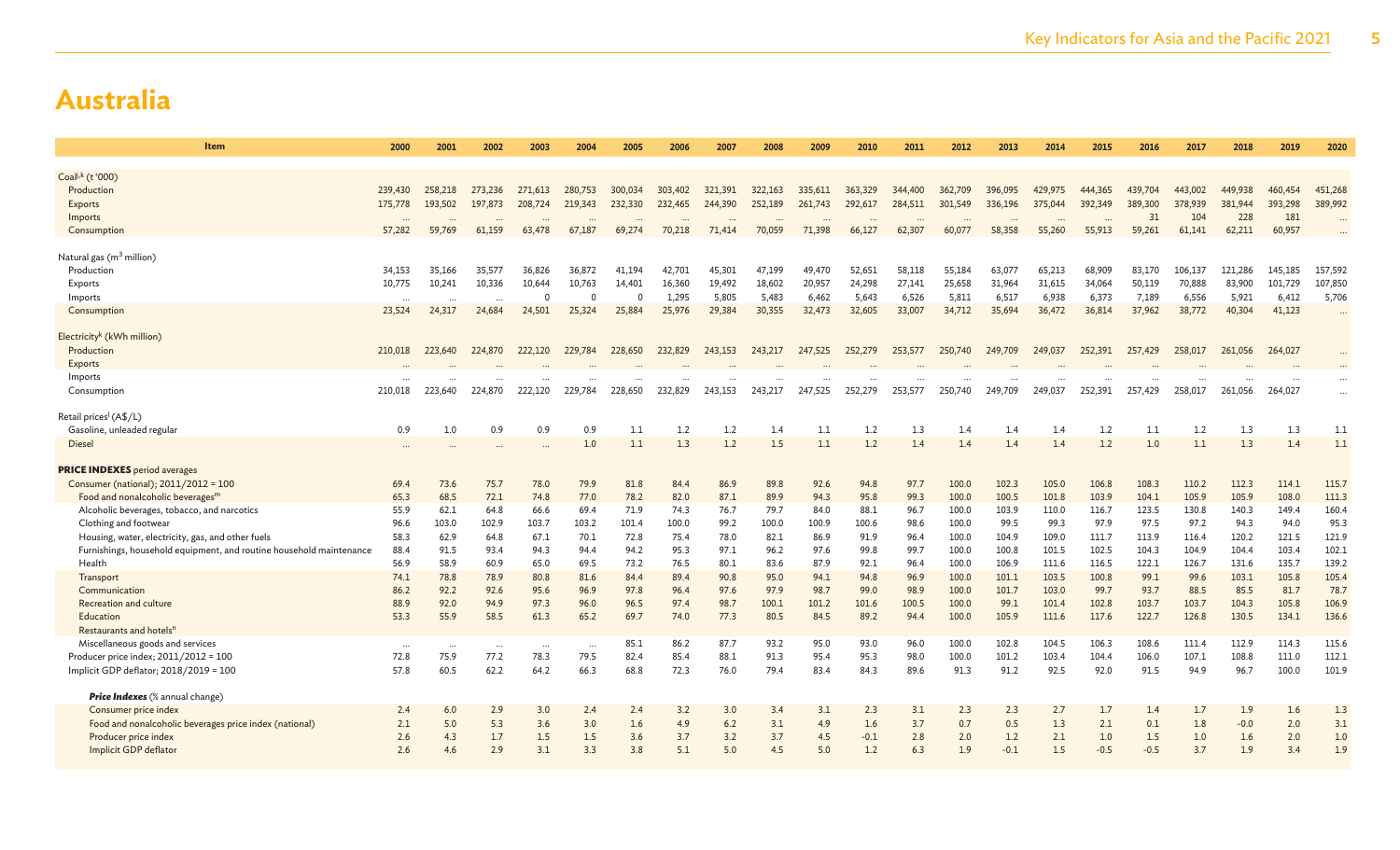| Item                                                                        | 2000             | 2001             | 2002                     | 2003             | 2004             | 2005             | 2006             | 2007             | 2008             | 2009             | 2010             | 2011             | 2012             | 2013             | 2014             | 2015             | 2016             | 2017             | 2018             | 2019             | 2020             |
|-----------------------------------------------------------------------------|------------------|------------------|--------------------------|------------------|------------------|------------------|------------------|------------------|------------------|------------------|------------------|------------------|------------------|------------------|------------------|------------------|------------------|------------------|------------------|------------------|------------------|
| <b>MONEY AND INTEREST RATES</b> fiscal year ending 30 June (A\$ billion)    |                  |                  |                          |                  |                  |                  |                  |                  |                  |                  |                  |                  |                  |                  |                  |                  |                  |                  |                  |                  |                  |
| Foreign assets (net)                                                        |                  |                  |                          |                  |                  | 98.9             | 110.7            | 147.2            | 177.4            | 220.1            | 214.             | 244.4            | 289.2            | 349.0            | 376.8            | 531.6            | 631.4            | 579.             | 596.2            | 647.2            | 896.1            |
| Domestic claims                                                             |                  |                  |                          |                  |                  |                  |                  | 1.368.4          | 1.610.0          | L.773.4          | 1.873.5          | 1.978.8          | 2.106.9          | 2.239.5          | 2.474.4          | 2.674.3          | 2.892.1          | 3.053.6          | 3.177.3          | 3.319.4          | 3,923.5          |
| Claims on central government (net) <sup>o</sup>                             |                  |                  |                          |                  |                  |                  |                  | 4.0              | $-2.1$           | 22.7             | 27.1             | 29.0             | 17.5             | 29.3             | 60.7             | 66.7             | 94.6             | 121.3            | 129.8            | 153.6            | 228.8            |
| Claims on other financial corporations                                      |                  |                  |                          |                  |                  | 104.7            | 123.5            | 127.6            | 180.2            | 205.1            | 188.2            | 173.0            | 193.7            | 211.3            | 271.8            | 311.1            | 332.9            | 337.1            | 350.6            | 380.5            | 786.6            |
| Claims on state and local government units                                  |                  |                  |                          |                  |                  |                  |                  | 22.4             | 32.1             | 42.8             | 49.9             | 80.2             | 98.0             | 122.4            | 146.2            | 160.7            | 172.6            | 164.4            | 166.3            | 178.3            | 212.4            |
| Claims on public nonfinancial corporations                                  |                  |                  |                          |                  | $\cdots$         |                  |                  | 1.4              | 5.7              | 6.6              | 7.9              | 7.1              | 7.3              | 7.7              | 8.0              | 6.6              | 6.8              | 6.8              | 5.6              | 3.7              | 8.5              |
| Claims on private sector                                                    |                  | $\ddotsc$        | $\overline{\phantom{a}}$ |                  | $\ddotsc$        | 948.3            | 1.070.9          | 1.213.0          | 1.394.1          | 1.496.2          | 1.600.4          | 1,689.4          | 1.790.4          | 1.868.9          | 1.987.7          | 2,129.1          | 2.285.2          | 2.424.0          | 2,524.9          | 2,603.3          | 2,687.2          |
| Broad money liabilities <sup>p</sup>                                        | 546.8            | 586.0            | 586.1                    | 634.2            | 686.2            | 761.5            | 838.4            | 963.4            | 1,122.6          | 1,247.5          | 1,273.6          | 1,368.8          | 1,484.3          | 1,568.3          | 1,672.0          | 1,785.7          | 1,889.9          | 2,037.3          | 2,076.0          | 2,160.9          | 2,336.6          |
| Currency outside depository corporations <sup>q</sup>                       | 24.6             | 26.5             | 28.6                     | 29.6             | 31.6             | 33.4             | 35.6             | 37.9             | 39.8             | 45.1             | 46.3             | 47.6             | 51.1             | 54.4             | 57.6             | 62.8             | 67.8             | 70.9             | 73.4             | 76.2             | 86.5             |
| Transferable deposits <sup>r</sup>                                          | 103.1            | 123.8            | 177.4                    | 192.0            | 210.4            | 231.9            | 257.6            | 299.4            | 312.8            | 374.1            | 370.3            | 391.9            | 411.3            | 478.2            | 545.0            | 623.4            | 685.9            | 757.9            | 800.0            | 835.7            | 1.181.5          |
| Other deposits <sup>s</sup>                                                 | 227.9            | 248.1            | 222.1                    | 257.5            | 275.8            | 300.4            | 332.9            | 389.2            | 481.1            | 568.0            | 638.0            | 731.9            | 824.0            | 852.8            | 879.0            | 890.9            | 929.6            | 982.3            | 998.5            | 1,038.4          | 903.8            |
| Securities other than shares                                                |                  |                  |                          |                  |                  |                  |                  | 209.3            | 252.0            | 229.6            | 200.1            | 184.4            | 186.7            | 179.0            | 190.5            | 204.3            | 200.8            | 220.1            | 199.1            | 204.7            | 166.9            |
| Liabilities excluded from Broad Money                                       |                  | $\ddotsc$        | $\overline{\phantom{a}}$ |                  | $\ddotsc$        |                  | $\ddotsc$        | 75.1             | 81.5             | 112.2            | 140.2            | 146.1            | 170.6            | 155.6            | 181.2            | 198.9            | 248.1            | 269.0            | 282.3            | 291.8            | 684.3            |
| Money Supply (M3) <sup>p</sup> (% annual change)                            | 7.3              | 8.5              | 6.0                      | 13.7             | 10.1             | 8.9              | 10.1             | 16.4             | 19.0             | 13.7             | 4.5              | 9.1              | 9.1              | 6.5              | 6.9              | 6.7              | 5.8              | 7.8              | 1.9              | 4.0              | 8.5              |
| M3 <sup>p</sup> (% of GDP at current market prices)                         | 65.4             | 66.6             | 65.9                     | 70.6             | 72.3             | 73.5             | 74.9             | 80.0             | 87.8             | 93.3             | 94.4             | 94.6             | 97.5             | 101.4            | 104.2            | 109.4            | 113.2            | 115.0            | 111.7            | 110.0            | 117.4            |
|                                                                             |                  |                  |                          |                  |                  |                  |                  |                  |                  |                  |                  |                  |                  |                  |                  |                  |                  |                  |                  |                  |                  |
| <b>Interest Rates</b> as of end of period (% per annum)                     |                  |                  |                          |                  |                  |                  |                  |                  |                  |                  |                  |                  |                  |                  |                  |                  |                  |                  |                  |                  |                  |
| On deposits                                                                 |                  |                  |                          |                  |                  |                  |                  |                  |                  |                  |                  |                  |                  |                  |                  |                  |                  |                  |                  |                  |                  |
| Savingst                                                                    |                  |                  |                          |                  | 5.1              | 5.4              | 5.6              | 6.2              | 7.2              | 3.2              | 4.5              | 4.8              | 3.6              | 2.8              | 2.5              | 2.0              | 1.6              | 1.7              | 1.0              | 0.6              | 0.2              |
| Time: 6 months                                                              | 4.9              | 3.8              | 3.9                      | 3.4              | 4.2              | 4.0              | 3.8              | 4.7              | 5.1              | 3.2              | 4.4              | 5.2              | 4.3              | 3.2              | 3.0              | 2.3              | 2.2              | 2.0              | 2.0              | 1.7              | 0.7              |
| 12 months                                                                   | 5.9              | 4.4              | 4.4                      | 3.6              | 4.8              | 4.6              | 5.4              | 5.9              | 7.6              | 3.6              | 6.0              | 6.0              | 4.6              | 3.9              | 3.3              | 2.5              | 2.4              | 2.3              | 2.2              | 1.8              | 0.8              |
| <b>GOVERNMENT FINANCE</b> fiscal year ending 30 June (A\$ million)          |                  |                  |                          |                  |                  |                  |                  |                  |                  |                  |                  |                  |                  |                  |                  |                  |                  |                  |                  |                  |                  |
| <b>General Government</b>                                                   |                  |                  |                          |                  |                  |                  |                  |                  |                  |                  |                  |                  |                  |                  |                  |                  |                  |                  |                  |                  |                  |
| Revenue                                                                     | 244,471          | 256,674          | 263,045                  | 286,280          | 310,814          | 335,834          | 363,725          | 389,488          | 420,818          | 419.321          | 420,261          | 448,486          | 484,784          | 517,182          | 539,025          | 556,090          | 577.704          | 609,625          | 657,219          | 696,299          | 685,187          |
| Taxes                                                                       | 197,062          | 214,617          | 217,910                  | 238,409          | 257,406          | 278,516          | 297,830          | 319,942          | 348,301          | 338,828          | 332,911          | 358,456          | 389,150          | 414,315          | 432,756          | 443,923          | 463,635          | 486,788          | 528,755          | 560,006          | 552,033          |
| Taxes on income, profits, and capital gains                                 | 118,226          | 124,602          | 122,722                  | 134,115          | 145,425          | 162,714          | 175,923          | 189,057          | 208,220          | 200,995          | 186,648          | 204,537          | 230,845          | 241,802          | 248,425          | 258,605          | 265,111          | 281,140          | 312,474          | 338,656          | 328,570          |
| Payable by individuals                                                      | 87,496           | 81,166           | 89,919                   | 94,421           | 102,588          | 112.176          | 118,363          | 119,554          | 127,765          | 127,421          | 124,716          | 138,273          | 153,465          | 162,642          | 170,187          | 183,318          | 192,054          | 198,821          | 212,787          | 229,749          | 231,198          |
| Payable by corporations and other enterprises                               | 29,516           | 42,221           | 31,781                   | 38,696           | 41,988           | 49,651           | 56,388           | 67,699           | 78,563           | 71,983           | 60,645           | 64,792           | 75,833           | 77,697           | 76,673           | 73,568           | 71,226           | 80,343           | 97,705           | 106,808          | 95,378           |
| Other taxes on income, profits, and capital gains                           | 1,215            | 1,215            | 1,022                    | 998              | 849              | 888              | 1,172            | 1,804            | 1,892            | 1,592            | 1,287            | 1,472            | 1,547            | 1,464            | 1,566            | 1,719            | 1,831            | 1,976            | 1,982            | 2,099            | 1,993            |
| Taxes on payroll and workforce                                              | 8.780            | 9,323            | 9,509                    | 10.072           | 10,859           | 11,902           | 13,051           | 14,255           | 15,912           | 16,784           | 16,751           | 17,914           | 19,692           | 20,763           | 21,508           | 22,032           | 22,590           | 23,003           | 24,680           | 26,034           | 25,105           |
| Taxes on property                                                           | 8,441            | 9,060            | 9.517                    | 10,402           | 11,475           | 12.612           | 13,276           | 14,801           | 15,580           | 17.625           | 18,656           | 19,877           | 20,726           | 21,774           | 23,560           | 25,016           | 26,602           | 28,693           | 30,249           | 32,632           | 33,743           |
| Taxes on goods and services<br>Taxes on international trade and transaction | 15,644<br>18.739 | 25,830<br>24.374 | 28,180                   | 32,153<br>27.221 | 34,773<br>27,528 | 36,148<br>28,409 | 39,436<br>27.797 | 41,655           | 44,739<br>30,439 | 42,768<br>31.495 | 46,849<br>31.134 | 48,146<br>32.528 | 48,684<br>33,443 | 50,175<br>34,607 | 54,711<br>35.763 | 56,921           | 60,680<br>36,598 | 63,029<br>36,981 | 65,700<br>39,380 | 66,829<br>40,506 | 65,720<br>43,676 |
| Other taxes                                                                 | 27,231           | 21,430           | 25,708<br>22,275         | 24,447           | 27,346           | 26,731           | 28,347           | 29,229<br>30,946 | 33,412           | 29,161           | 32,873           | 35,455           | 35,761           | 45,195           | 48,787           | 35,401<br>45,948 | 52,055           | 53,942           | 56,272           | 55,349           | 55,219           |
| Social contributions                                                        |                  |                  |                          |                  |                  |                  |                  |                  |                  |                  |                  |                  |                  |                  |                  |                  |                  |                  |                  |                  |                  |
| Grants                                                                      |                  |                  |                          |                  |                  |                  |                  |                  |                  |                  |                  |                  |                  |                  |                  |                  |                  |                  |                  |                  |                  |
| Other revenue                                                               | 47,410           | 42,057           | 45.135                   | 47,871           | 53,408           | 57,317           | 65,895           | 69.545           | 72,516           | 80,493           | 87,349           | 90,030           | 95.634           | 102,867          | 106,270          | 112,167          | 114,068          | 122,837          | 128,464          | 136,293          | 133,154          |
| <b>Expense</b>                                                              | 227,743          | 248,821          | 262,789                  | 274,368          | 295,212          | 314,737          | 333,644          | 360,179          | 386,595          | 440,894          | 460,065          | 486,950          | 522,997          | 540,720          | 564,340          | 583,401          | 600,206          | 623,176          | 647,054          | 679,669          | 792,174          |
| Compensation of employees                                                   | 62,192           | 65,601           | 70,392                   | 75,907           | 81,485           | 86,817           | 93,547           | 99,863           | 108,493          | 118,046          | 126,520          | 135,412          | 143,586          | 151,313          | 152,341          | 156,959          | 165,253          | 172,852          | 179,405          | 190,310          | 205,030          |
| Use of goods and services                                                   | 43,302           | 47,181           | 49,533                   | 52,080           | 54,984           | 58,841           | 63,347           | 69,791           | 74,670           | 81,087           | 84,984           | 90,009           | 97,054           | 99,021           | 102,609          | 106,790          | 110,911          | 118,264          | 123,870          | 132,326          | 142,171          |
| Consumption of fixed capital                                                | 11.934           | 12,279           | 13,357                   | 13,853           | 13,780           | 14,665           | 15,536           | 16,678           | 17,405           | 19,690           | 20,893           | 21,570           | 22,914           | 25,176           | 26,462           | 27,994           | 29,466           | 31,294           | 32,377           | 33,588           | 34,804           |
| Interest                                                                    | 16,373           | 16,665           | 15,877                   | 15,957           | 15,354           | 15,494           | 15,566           | 15,587           | 15,867           | 18,388           | 22,394           | 26,560           | 31,112           | 31,791           | 35,434           | 37,814           | 38,088           | 36,444           | 38,662           | 39,165           | 35,657           |
| Subsidies                                                                   | 7,093            | 8,753            | 9,816                    | 10,592           | 11,768           | 13,481           | 13,440           | 14,309           | 16,058           | 17,750           | 16,850           | 17,499           | 18,985           | 22,712           | 24,641           | 22,077           | 22,269           | 22,789           | 22,987           | 23,314           | 76,476           |
| Grants                                                                      | 268              |                  |                          | 1,884            | 1,445            | 2,328            | 1,794            | 2,082            | 2,565            | 3,144            | 3,281            | 3,973            | 4,059            | 4,086            | 4,172            | 4,039            | 3,630            | 4,125            | 3,556            | 3,806            | 3,918            |
|                                                                             |                  |                  |                          |                  |                  |                  |                  |                  |                  |                  |                  |                  |                  |                  |                  |                  |                  |                  |                  |                  |                  |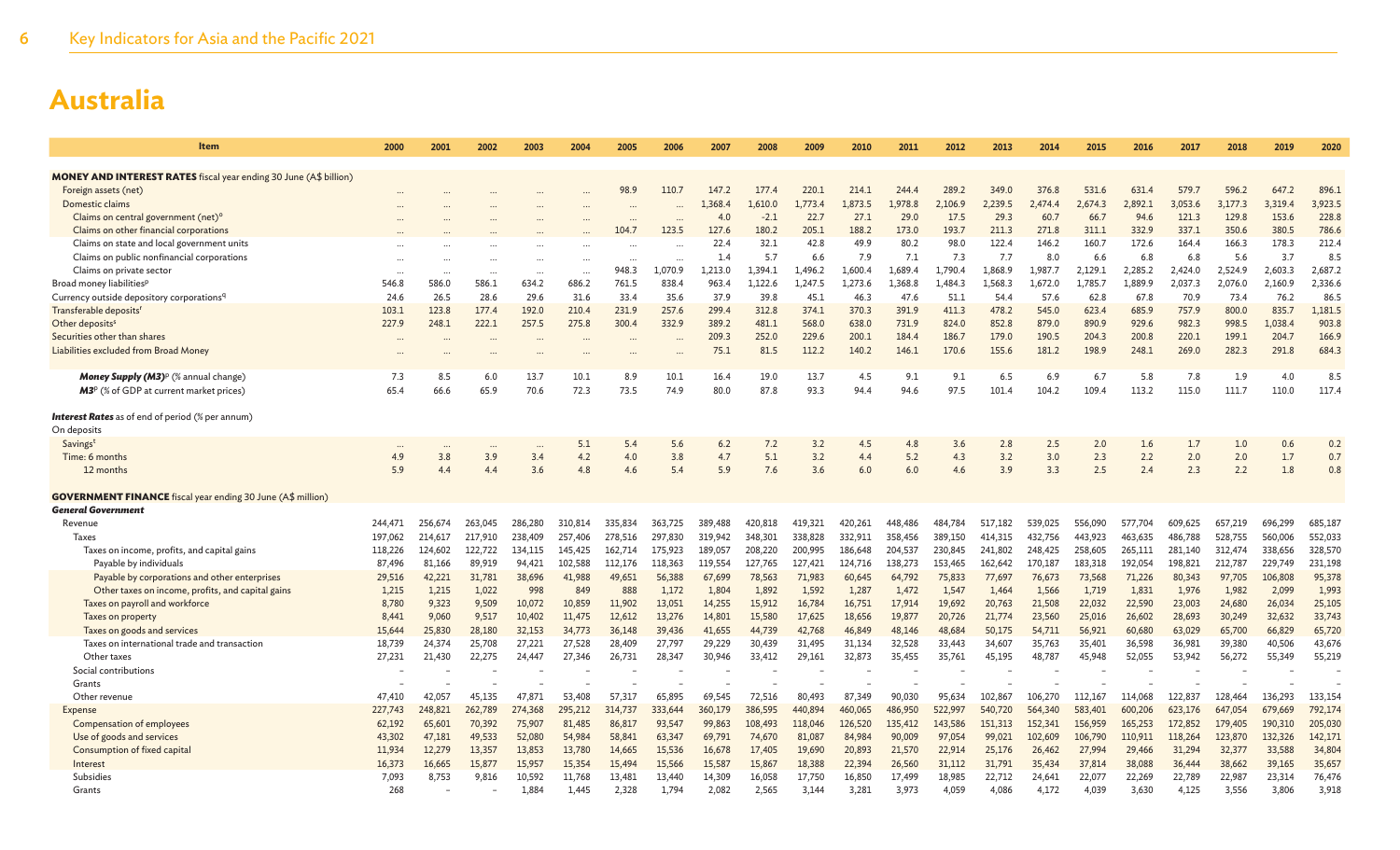| Item                                                                | 2000      | 2001            | 2002     | 2003            | 2004            | 2005            | 2006            | 2007            | 2008            | 2009                   | 2010            | 2011            | 2012             | 2013             | 2014             | 2015             | 2016              | 2017             | 2018             | 2019             | 2020                     |
|---------------------------------------------------------------------|-----------|-----------------|----------|-----------------|-----------------|-----------------|-----------------|-----------------|-----------------|------------------------|-----------------|-----------------|------------------|------------------|------------------|------------------|-------------------|------------------|------------------|------------------|--------------------------|
|                                                                     |           |                 |          |                 |                 |                 |                 |                 |                 |                        |                 |                 |                  |                  |                  |                  |                   |                  |                  |                  |                          |
| Social benefits                                                     | 70.086    | 77,924          | 81,803   | 84,477          | 95,005          | 99,777          | 103.899         | 110,726         | 118,313         | 146,827                | 137,773         | 147.558         | 158,220          | 162.759          | 172,866          | 179,840          | 185,719           | 189.679          | 195,378          | 205.345          | 235,270                  |
| Other expense                                                       | 16,495    | 20,418          | 22,010   | 19,619          | 21,391          | 23.334          | 26,514          | 31,143          | 33,224          | 35,961                 | 47,371          | 44,370          | 47,068           | 43,863           | 45,815           | 47,889           | 44,870            | 47,728           | 50,819           | 51,816           | 58,848                   |
| Net operating balance                                               | 16,728    | 7,853           | 256      | 11,912          | 15,602          | 21,097          | 30,082          | 29,309          | 34,223          | $-21,573$              | $-39,805$       | $-38,465$       | $-38,213$        | $-23,538$        | $-25,315$        | $-27,311$        | $-22,502$         | $-13,551$        | 10,165           | 16,630           | $-106,987$               |
| Gross operating balance                                             | 28,662    | 20,132          | 13,613   | 25,765          | 29,382          | 35,762          | 45,618          | 45,987          | 51,628          | $-1,883$               | $-18,912$       | $-16,895$       | $-15,299$        | 1,638            | 1,147            | 683              | 6,964             | 17,743           | 42,542           | 50,218           | $-72,183$                |
| <b>Transactions in Nonfinancial Assets</b>                          |           |                 |          |                 |                 |                 |                 |                 |                 |                        |                 |                 |                  |                  |                  |                  |                   |                  |                  |                  |                          |
| Net/gross investment in nonfinancial assets                         | 3.394     | 4,031           | 4.650    | 4.509           | 5,474           | 7.397           | 10.783          | 13,871          | 16.749          | 22,208                 | 31,962          | 29.730          | 26,636           | 17.869           | 21,471           | 20.094           | 21,462            | 24,784           | 33,763           | 40.721           | 43,560                   |
| <b>Fixed assets</b>                                                 | 5,104     | 4,287           | 4,655    | 5,362           | 5,084           | 6,936           | 9,614           | 12,779          | 14,892          | 19,870                 | 28,157          | 26,324          | 23,451           | 20,866           | 19,869           | 18,781           | 19,340            | 26,999           | 31,955           | 38,594           | 39,244                   |
| Inventories                                                         | $-30$     | 1,022           | 157      | $-426$          | 821             | 552             | 316             | 417             | 824             | 827                    | 706             | 800             | 1,139            | 860              | 653              | 499              | 501               | 367              | 591              | 679              | 2,830                    |
| Valuables                                                           | $-21$     | 13              | 18       | -6              | $-42$           | 68              |                 |                 | 16              | 16                     | 15              | 14              | 11               | 11               | -6               | 10               | 8                 | 16               | 69               | 81               | 104                      |
| Nonproduced assets                                                  | $-1.659$  | $-1,291$        | $-181$   | $-433$          | $-389$          | $-159$          | 846             | 669             | 1.017           | 1.496                  | 3.085           | 2.591           | 2.036            | $-3.869$         | 943              | 803              | 1.613             | $-2.597$         | 1,148            | 1,368            | 1,381                    |
| Expenditure                                                         | 231,138   | 252,852         | 267,439  | 278,877         | 300,686         | 322,134         | 344,427         | 374,049         | 403,344         | 463,102                | 492,028         | 516,680         | 549,633          | 558,589          | 585,811          | 603,495          | 621,668           | 647,960          | 680,817          | 720,389          | 835,734                  |
| Net lending/Net borrowing<br>Primary balance                        | 13,334    | 3,822           | $-4,394$ | 7,403           | 10,128          | 13,700          | 19,298          | 15,438          | 17,473          | $-43,781$<br>$-25.393$ | $-71,767$       | $-68,195$       | $-64,850$        | $-41,407$        | $-46,786$        | $-47,405$        | $-43,965$         | $-38,335$        | $-23,598$        | $-24,090$        | $-150,547$<br>$-114,890$ |
| <b>Transactions in Financial Assets and Liabilities (Financing)</b> | 29,707    | 20,487          | 11,483   | 23,360          | 25,482          | 29,194          | 34,864          | 31,025          | 33,340          |                        | $-49,373$       | $-41,635$       | $-33,738$        | $-9,616$         | $-11,352$        | $-9,591$         | $-5,877$          | $-1,891$         | 15,064           | 15,075           |                          |
| Net acquisition of financial assets                                 | 13,618    | 14,265          | $-2,518$ | 16,426          | 6,708           | 14,783          | 27,010          | 37,157          | 43,493          | 52,004                 | 21,402          | $-18,545$       | $-2,444$         | $-15.596$        | 20,152           | 14,932           | 17,238            | 38,049           | 29,785           | 16,182           | 88,047                   |
| Domestic                                                            | 14,269    | 13,818          | $-3,529$ | 15,669          | 7,314           | 14,820          | 27,381          | 34,686          | 32,382          | 36,824                 | 2,029           | $-26,115$       | 4,236            | $-9,191$         | 23,381           | 19,151           | 11.080            | 38,605           | 19,593           | 9,408            | 88,424                   |
| External                                                            | $-651$    | 447             | 1,011    | 757             | $-606$          | $-37$           | $-371$          | 2,471           | 11,111          | 15,180                 | 19,373          | 7,570           | $-6,680$         | $-6,405$         | $-3,229$         | $-4,219$         | 6,158             | $-556$           | 10,192           | 6,774            | $-377$                   |
| Net incurrence of liabilities                                       | $-16,224$ | 5,795           | 1,069    | 5,373           | $-5,908$        | 5,319           | 2,973           | 13,622          | 34,142          | 73,256                 | 92,190          | 58,237          | 86,937           | 54,429           | 73,393           | 55,654           | 57,195            | 92,343           | 51,838           | 45,059           | 234,490                  |
| Domestic                                                            | $-6,576$  | 5,097           | $-416$   | 6,533           | $-12,380$       | $-879$          | 3,106           | 11,419          | 29,495          | 60,617                 | 36,952          | 20,095          | 38,096           | 51,053           | 31,759           | 31,164           | 45,408            | 73,171           | 27,507           | 42,843           | 220,155                  |
| Externa                                                             | $-9.648$  | 698             | 1.485    | $-1,160$        | 6,472           | 6.198           | $-133$          | 2.203           | 4.647           | 12.639                 | 55,238          | 38,142          | 48.841           | 3,376            | 41,634           | 24,490           | 11,787            | 19,172           | 24,331           | 2,216            | 14,335                   |
|                                                                     |           |                 |          |                 |                 |                 |                 |                 |                 |                        |                 |                 |                  |                  |                  |                  |                   |                  |                  |                  |                          |
| <b>Government Finance</b> (% of GDP at current market prices)       |           |                 |          |                 |                 |                 |                 |                 |                 |                        |                 |                 |                  |                  |                  |                  |                   |                  |                  |                  |                          |
| Revenue                                                             | 37.0      | 36.4            | 34.9     | 35.7            | 36.1            | 36.4            | 36.5            | 35.8            | 35.7            | 33.3                   | 32.3            | 31.7            | 32.3             | 33.7             | 33.7             | 34.2             | 34.8              | 34.6             | 35.6             | 35.7             | 34.5                     |
| <b>Taxes</b>                                                        | 29.8      | 30.4            | 28.9     | 29.8            | 29.9            | 30.2            | 29.9            | 29.4            | 29.6            | 26.9                   | 25.6            | 25.3            | 26.0             | 27.0             | 27.1             | 27.3             | 27.9              | 27.6             | 28.6             | 28.7             | 27.8                     |
| Taxes payable by individuals                                        | 13.2      | 11.5            | 11.9     | 11.8            | 11.9            | 12.2            | 11.9            | 11.0            | 10.9            | 10.1                   | 9.6             | 9.8             | 10.2             | 10.6             | 10.6             | 11.3             | 11.6              | 11.3             | 11.5             | 11.8             | 11.6                     |
| Taxes payable by corporations and other enterprises                 | 4.5       | 6.0             | 4.2      | 4.8             | 4.9             | 5.4             | 5.7             | 6.2             | 6.7             | 5.7                    | 4.7             | 4.6             | 5.1              | 5.1              | 4.8              | 4.5              | 4.3               | 4.6              | 5.3              | 5.5              | 4.8                      |
| Expenditure                                                         | 35.0      | 35.9            | 35.5     | 34.8            | 34.9            | 34.9            | 34.6            | 34.4            | 34.3            | 36.7                   | 37.8            | 36.5            | 36.7             | 36.4             | 36.6             | 37.1             | 37.4              | 36.8             | 36.8             | 36.9             | 42.1                     |
| Net lending/Net borrowing                                           | 2.0       | 0.5             | $-0.6$   | 0.9             | 1.2             | 1.5             | 1.9             | 1.4             | 1.5             | $-3.5$                 | $-5.5$          | $-4.8$          | $-4.3$           | $-2.7$           | $-2.9$           | $-2.9$           | $-2.6$            | $-2.2$           | $-1.3$           | $-1.2$           | $-7.6$                   |
| Primary balance                                                     | 4.5       | 2.9             | 1.5      | 2.9             | 3.0             | 3.2             | 3.5             | 2.9             | 2.8             | $-2.0$                 | $-3.8$          | $-2.9$          | $-2.3$           | $-0.6$           | $-0.7$           | $-0.6$           | $-0.4$            | $-0.1$           | 0.8              | 0.8              | $-5.8$                   |
|                                                                     |           |                 |          |                 |                 |                 |                 |                 |                 |                        |                 |                 |                  |                  |                  |                  |                   |                  |                  |                  |                          |
| <b>Expenditure by Function, General Government</b>                  |           |                 |          |                 |                 |                 |                 |                 |                 |                        |                 |                 |                  |                  |                  |                  |                   |                  |                  |                  |                          |
| Total expenditure                                                   | 227,743   | 248,821         | 262,789  | 274,368         | 295,212         | 314,737         | 333,644         | 360,179         | 386,595         | 440,894                | 460,065         | 486,950         | 522,997          | 540,720          | 564,340          | 583,401          | 600,206           | 623,176          | 647,054          | 679,669          | 792,174                  |
| General public services                                             | 31,637    | 33,167          | 30,775   | 31,120          | 31.090          | 33.431          | 34,899          | 38,152          | 39,439          | 42,787                 | 49,211          | 54,480          | 62.926           | 63,010           | 68,336           | 70,229           | 70,072            | 71,261           | 69,970           | 71,837           | 72,094                   |
| Defense                                                             | 8,949     | 11,059          | 12,110   | 13,390          | 13,327          | 13,777          | 14,945          | 16,654          | 17,196          | 18,787                 | 19,918          | 20,808          | 22,302           | 23,492           | 23,795           | 25,928           | 29,353            | 31,512           | 32,172           | 34,709           | 39,442                   |
| Public order and safety                                             | 9,647     | 10,922          | 12.071   | 13,067          | 14,172          | 14,916          | 16,380          | 18,450          | 19,763          | 21,122                 | 22,349          | 23,970          | 25,369           | 26,028           | 26,688           | 27,925           | 29,752            | 31,069           | 32,937           | 35,531           | 38,441                   |
| Economic affairs                                                    | 28,166    | 28,109          | 31,084   | 31,392          | 34,142          | 35,145          | 37,559          | 40,477          | 44,214          | 46,132                 | 50,323          | 49,997          | 54,527           | 57,887           | 58,895           | 60,195           | 57,117            | 59,528           | 63,042           | 64,852           | 120,703                  |
| Environmental protection                                            | 2,625     | 2,789           | 3,235    | 3,819           | 3,908           | 4.501           | 4,876           | 6,149           | 6,638           | 7,215                  | 8,447           | 11,053          | 12,814           | 13,651           | 14,445           | 11,398           | 12,177            | 13,415           | 14,890           | 15.501           | 17,004                   |
| Housing and community amenities<br>Health                           | 3,557     | 3,915           | 4,559    | 4,526<br>47,126 | 4,657<br>51,367 | 5,156<br>57,478 | 5,602           | 5,903           | 6,918           | 7,904                  | 8,386<br>86,561 | 7,618<br>92,558 | 7,253            | 7,340<br>102,276 | 7,810<br>106,001 | 7,907<br>110,112 | 7,999             | 7,902<br>123,981 | 8,586<br>131,972 | 9,600<br>138,511 | 10,103<br>147,807        |
|                                                                     | 39,190    | 40,100<br>6,168 | 44,180   |                 | 6,935           | 7,134           | 61,369          | 66,215<br>8,245 | 73,072<br>9,218 | 80,034                 |                 | 10,764          | 99,881<br>11,202 | 11,573           | 11,490           | 11,773           | 115,990<br>12,215 | 12,718           | 14,074           | 14,353           | 14,902                   |
| Recreation, culture, and religion<br>Education                      | 5,854     |                 | 5,938    | 6,369<br>43,172 |                 | 49,875          | 7,796<br>52,577 |                 | 58,636          | 9,750<br>66,066        | 10,236          |                 | 80,944           | 83,712           | 85,781           | 88,510           | 91,253            | 95.359           | 99.613           | 105,129          |                          |
|                                                                     | 34,384    | 37,610          | 40,657   |                 | 46,102          |                 |                 | 54,875          |                 |                        | 76,313          | 80,577          |                  |                  |                  |                  |                   |                  |                  |                  | 114,146                  |
| Social protection                                                   | 63,734    | 74,981          | 78,181   | 80,387          | 89,510          | 93,325          | 97,640          | 105,058         | 111,502         | 141,097                | 128,322         | 135,127         | 145,781          | 151,750          | 161,098          | 169,424          | 174,277           | 176,431          | 179,799          | 189,646          | 217,534                  |
| <b>Expenditure by Function</b> (% of GDP at current market prices)  |           |                 |          |                 |                 |                 |                 |                 |                 |                        |                 |                 |                  |                  |                  |                  |                   |                  |                  |                  |                          |
| Education                                                           | 5.2       | 5.3             | 5.4      | 5.4             | 5.4             | 5.4             | 5.3             | 5.1             | 5.0             | 5.2                    | 5.9             | 5.7             | 5.4              | 5.4              | 5.4              | 5.4              | 5.5               | 5.4              | 5.4              | 5.4              | 5.7                      |
| Health                                                              | 5.9       | 5.7             | 5.9      | 5.9             | 6.0             | 6.2             | 6.2             | 6.1             | 6.2             | 6.4                    | 6.7             | 6.5             | 6.7              | 6.7              | 6.6              | 6.8              | 7.0               | 7.0              | 7.1              | 7.1              | 7.4                      |
| Social Protection                                                   | 9.6       | 10.6            | 10.4     | 10.0            | 10.4            | 10.1            | 9.8             | 9.7             | 9.5             | 11.2                   | 9.9             | 9.5             | 9.7              | 9.9              | 10.1             | 10.4             | 10.5              | 10.0             | 9.7              | 9.7              | 11.0                     |
|                                                                     |           |                 |          |                 |                 |                 |                 |                 |                 |                        |                 |                 |                  |                  |                  |                  |                   |                  |                  |                  |                          |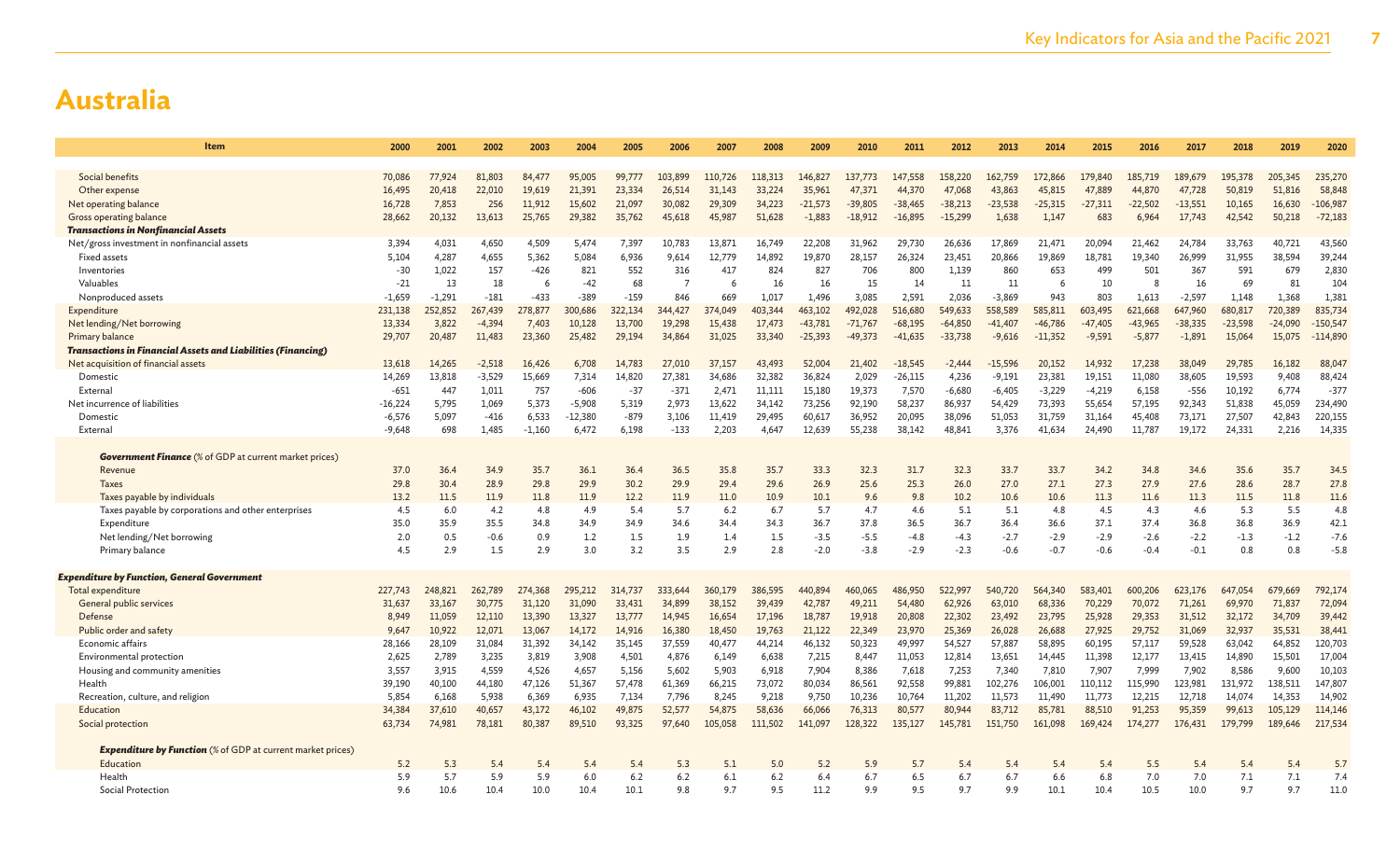| Item                                                                            | 2000      | 2001      | 2002      | 2003      | 2004                 | 2005      | 2006      | 2007       | 2008      | 2009      | 2010        | 2011      | 2012      | 2013      | 2014      | 2015        | 2016      | 2017         | 2018      | 2019      | 2020             |
|---------------------------------------------------------------------------------|-----------|-----------|-----------|-----------|----------------------|-----------|-----------|------------|-----------|-----------|-------------|-----------|-----------|-----------|-----------|-------------|-----------|--------------|-----------|-----------|------------------|
|                                                                                 |           |           |           |           |                      |           |           |            |           |           |             |           |           |           |           |             |           |              |           |           |                  |
| <b>EXTERNAL TRADE</b> calendar year (A\$ million)                               |           |           |           |           |                      |           |           |            |           |           |             |           |           |           |           |             |           |              |           |           |                  |
| Exports, fob                                                                    | 110.355   | 122.531   | 119,458   | 107,956   | 117,773              | 139,080   | 163,753   | 168,386    | 222,341   | 196,556   | 231,143     | 261,697   | 247,749   | 261,958   | 265,923   | 249,613     | 258,469   | 301.334      | 344,615   | 389,934   | 363,142          |
| Imports, cif                                                                    | 116,954   | 117,745   | 127,665   | 129,984   | 141,247              | 155,612   | 176,022   | 187,786    | 225,944   | 200,564   | 210,478     | 226,898   | 241,855   | 241,024   | 252,778   | 267,074     | 254,345   | 288,291      | 304,050   | 307,549   | 293,594          |
| Trade balance                                                                   | $-6,599$  | 4,786     | $-8,207$  | $-22,028$ | $-23,474$            | $-16,532$ | $-12,269$ | $-19,400$  | $-3,603$  | $-4,008$  | 20,665      | 34,799    | 5,894     | 20,934    | 13,145    | $-17,461$   | 4,124     | 13,043       | 40,565    | 82,385    | 69,548           |
|                                                                                 |           |           |           |           |                      |           |           |            |           |           |             |           |           |           |           |             |           |              |           |           |                  |
| <b>External Trade</b> (% annual change)<br>Exports                              | 27.0      | 11.0      | $-2.5$    | $-9.6$    | 9.1                  | 18.1      | 17.7      |            | 32.0      | $-11.6$   |             | 13.2      | $-5.3$    | 5.7       | 1.5       |             | 3.5       |              | 14.4      | 13.2      | $-6.9$           |
| Imports                                                                         | 15.2      | 0.7       | 8.4       | 1.8       | 8.7                  | 10.2      | 13.1      | 2.8<br>6.7 | 20.3      | $-11.2$   | 17.6<br>4.9 | 7.8       | 6.6       | $-0.3$    | 4.9       | -6.1<br>5.7 | $-4.8$    | 16.6<br>13.3 | 5.5       | 1.2       | $-4.5$           |
|                                                                                 |           |           |           |           |                      |           |           |            |           |           |             |           |           |           |           |             |           |              |           |           |                  |
| <b>Direction of Trade</b> calendar year (\$ million)                            |           |           |           |           |                      |           |           |            |           |           |             |           |           |           |           |             |           |              |           |           |                  |
| Exports, total                                                                  | 63,521    | 63,412    | 65.222    | 70,905    | 86,165               | 105,066   | 121.852   | 141,488    | 185,613   | 153,642   | 211,655     | 270,812   | 257,502   | 253.553   | 240,644   | 188,468     | 191,287   | 229,291      | 254,692   | 272.57    | 235,106          |
| 1. China, People's Republic of                                                  | 3,602     | 3,904     | 4,528     | 5,929     | 7,946                | 12,075    | 14,987    | 20,067     | 27,068    | 33,499    | 53,111      | 74,149    | 75,999    | 91,437    | 81,057    | 60,774      | 59,517    | 76,687       | 86,960    | 104,145   | 83,588           |
| 2. Japan                                                                        | 12,567    | 12,212    | 12,051    | 12,840    | 16,095               | 21,305    | 23,865    | 26,677     | 41,229    | 29,475    | 40,075      | 52,103    | 49,797    | 45,514    | 43,226    | 29,976      | 23,977    | 33,517       | 41,186    | 39,968    | 23,353           |
| 3. Korea, Republic of                                                           | 4,742     | 4,929     | 5,425     | 5,253     | 6,665                | 8,252     | 9,187     | 11,359     | 15,215    | 12,108    | 18,840      | 24,076    | 20,674    | 18,632    | 17,862    | 13,369      | 11,784    | 15,066       | 17,576    | 17,253    | 11,286           |
| 4. United States                                                                | 6,249     | 6,126     | 6,248     | 6,141     | 6,995                | 7,053     | 7,547     | 8,514      | 10,290    | 7,600     | 8,464       | 10,134    | 9,725     | 8,913     | 10,155    | 10,242      | 11,265    | 8,997        | 9,727     | 10,305    | 19,735           |
| 5. India                                                                        | 1,055     | 1,243     | 1,354     | 2,194     | 3,995                | 5,266     | 6,739     | 7,774      | 11,288    | 11,543    | 15,029      | 15,776    | 12,689    | 9,236     | 7,983     | 7,954       | 6,917     | 11,370       | 11,705    | 9,775     | 5,504            |
| 6. Taipei, China                                                                | 3.186     | 2,751     | 2,597     | 2,428     | 2,988                | 4,202     | 4,677     | 5,010      | 6,919     | 5,122     | 7,679       | 9,450     | 8,268     | 6,990     | 6,242     | 4,776       | 4,470     | 6,616        | 7,683     | 9,989     | 6,165            |
| 7. New Zealand                                                                  | 3,721     | 3,645     | 4,239     | 5,220     | 6,361                | 6,822     | 6,708     | 7,944      | 7,938     | 6,294     | 7,365       | 7,919     | 7,674     | 7,055     | 7,185     | 6,247       | 6,325     | 6,907        | 7,164     | 7,093     | 5,624            |
| 8. United Kingdom                                                               | 2,177     | 2,655     | 3,037     | 4,723     | 3,642                | 3,732     | 6,107     | 6,000      | 7,877     | 6,708     | 7,608       | 7,823     | 6,944     | 3,668     | 3,321     | 2,788       | 6,625     | 4,610        | 3,644     | 10,484    | 6,570            |
| 9. Singapore                                                                    | 3,394     | 2,768     | 2,641     | 2,233     | 2,369                | 3,044     | 3,460     | 3,413      | 5,365     | 4,227     | 4,445       | 6,588     | 7,405     | 5,427     | 7,617     | 5,161       | 4,288     | 5,178        | 7,378     | 8,373     | 6,272            |
| 10. Hong Kong, China                                                            | 1,980     | 2,142     | 1,912     | 1,854     | 1,987                | 2,048     | 2,337     | 2,365      | 2,563     | 2,274     | 2,931       | 3,148     | 2,701     | 2,514     | 2,541     | 2,403       | 4,460     | 9,201        | 7,846     | 5,306     | 2,681            |
| Imports, total                                                                  | 71,574    | 64,426    | 73,731    | 89,819    | 109,948              | 126,186   | 140,757   | 167,231    | 202,489   | 168,599   | 204,750     | 248,595   | 265,750   | 246,750   | 241,428   | 212,947     | 201,105   | 227,518      | 240,911   | 226,955   | 222,074          |
| 1. China, People's Republic of                                                  | 5,600     | 5,653     | 7,426     | 9,900     | 13,974               | 17,268    | 20,295    | 25,929     | 31,255    | 30,249    | 38,388      | 46,088    | 48,779    | 48,181    | 49,582    | 49,030      | 46,863    | 52,109       | 58,847    | 58,380    | 64,237           |
| 2. United States                                                                | 14,356    | 11,823    | 13,514    | 14,364    | 16,229               | 17,543    | 19,916    | 21,453     | 24,424    | 18,980    | 22,744      | 28,431    | 31,217    | 25,761    | 25,641    | 23,933      | 23,057    | 24,504       | 24,861    | 26,768    | 26,269           |
| 3. Japan                                                                        | 9,430     | 8,351     | 9,095     | 11,242    | 12,998               | 13,853    | 13,518    | 16,095     | 18,432    | 14,094    | 17,731      | 19,647    | 20,919    | 19,350    | 16,449    | 15,702      | 15,511    | 17,151       | 17,850    | 15,865    | 13,350           |
| 4. Thailand                                                                     | 1,722     | 1,456     | 1,801     | 2,511     | 2,958                | 3,885     | 4,965     | 7,018      | 9,126     | 9,790     | 10,703      | 9,243     | 11,166    | 11,657    | 10,409    | 10,783      | 11,513    | 11,689       | 11,825    | 10,953    | 10,749           |
| 5. Germany                                                                      | 3.630     | 3,657     | 4,238     | 5,503     | 6,407                | 7.056     | 7,189     | 8.685      | 10.263    | 8,930     | 10.227      | 11.632    | 12,324    | 11,681    | 11.342    | 9,820       | 10.700    | 11.128       | 11,930    | 10,802    | 10,298           |
| 6. Korea, Republic of                                                           | 2,727     | 2,537     | 2,751     | 3,291     | 3,828                | 4,197     | 5,486     | 5,289      | 5,811     | 5,611     | 6,961       | 7,799     | 10,840    | 10,396    | 11,255    | 11,652      | 8,560     | 10,239       | 10,470    | 8,810     | 6,876            |
| 7. Malaysia                                                                     | 2.595     | 2,133     | 2.244     | 2.989     | 4.313                | 4.946     | 5.456     | 6.553      | 8.326     | 6,376     | 8,829       | 9.369     | 10,586    | 9.681     | 10.731    | 7.874       | 7.374     | 9.036        | 10.379    | 8,109     | 7,318            |
| 8. Singapore                                                                    | 2,278     | 2,175     | 2,479     | 3,060     | 4,811                | 7,100     | 8,433     | 9,367      | 14,192    | 9,337     | 10,392      | 15,535    | 15,913    | 13,401    | 12,100    | 7,410       | 5,538     | 6,635        | 9,206     | 7,657     | 6,109            |
| 9. New Zealand                                                                  | 2,754     | 2,599     | 2,820     | 3,469     | 4,056                | 4,382     | 4,466     | 5,570      | 6,858     | 5,555     | 7,033       | 8,306     | 7,982     | 7,541     | 7,510     | 6,056       | 5,969     | 6,243        | 6,217     | 5,742     | 5,272            |
| 10. United Kingdom                                                              | 4,171     | 3,444     | 3,373     | 3,764     | 4,495                | 5,011     | 4,969     | 7,161      | 8,819     | 5,155     | 5,662       | 7,375     | 7,379     | 6,345     | 5,814     | 5,647       | 5,627     | 5,577        | 5,737     | 5,336     | 5,284            |
|                                                                                 |           |           |           |           |                      |           |           |            |           |           |             |           |           |           |           |             |           |              |           |           |                  |
| <b>BALANCE OF PAYMENTS</b> <sup>u</sup> fiscal year ending 30 June (\$ million) | $-19.389$ | $-10,129$ | $-11.011$ | $-25.510$ |                      | $-46.251$ | $-43.426$ | $-55,712$  | $-65.447$ | $-33.063$ | $-59.851$   | $-46,725$ | $-53.216$ | $-58.313$ | $-45,789$ | $-44,896$   | $-57.948$ | $-30.071$    | $-39,187$ | $-9,823$  |                  |
| Current account<br>Balance on goods                                             | $-7,467$  | $-310$    | $-612$    | $-12,235$ | -34,878<br>$-17,815$ | $-18,187$ | $-13,203$ | $-14,447$  | $-21,797$ | 5,278     | $-8,206$    | 22,686    | 9,398     | $-2,362$  | 9,046     | $-9,958$    | $-20,468$ | 10,411       | 9,463     | 37,192    | 24,036<br>49,675 |
| Exports                                                                         | 56,635    | 62,169    | 65,777    | 75,163    | 80,469               | 97.605    | 115,999   | 141,934    | 153.438   | 180,646   | 185,119     | 254,802   | 275,157   | 240,268   | 246,826   | 191,921     | 181.405   | 223,341      | 235,609   | 259,651   | 263,563          |
| Imports                                                                         | 64,102    | 62,479    | 66,389    | 87,399    | 98,284               | 115,792   | 129,202   | 156,380    | 175,235   | 175,368   | 193,325     | 232,116   | 265,759   | 242,630   | 237,781   | 201,879     | 201,873   | 212,930      | 226,146   | 222,458   | 213,888          |
| <b>Balance on services</b>                                                      | $-812$    | 624       | 579       | 1,296     | 628                  | $-1,120$  | $-426$    | $-503$     | $-3,355$  | $-3,197$  | $-4,084$    | $-8,569$  | $-13,259$ | $-16,861$ | $-15,207$ | $-8,651$    | $-7,624$  | $-2,404$     | $-4,198$  | $-3,100$  | 3,546            |
| Credit                                                                          | 17,862    | 18,881    | 19,356    | 24,028    | 28,468               | 31,051    | 33,273    | 41,763     | 45,665    | 45,447    | 51,333      | 58,436    | 58,344    | 55,711    | 56,340    | 51,995      | 56,256    | 63,091       | 65,786    | 67,640    | 63,493           |
| Debit                                                                           | 18,674    | 18,257    | 18,777    | 22,732    | 27,840               | 32,172    | 33,699    | 42,266     | 49,020    | 48,644    | 55,417      | 67,005    | 71,604    | 72,572    | 71,547    | 60,646      | 63,880    | 65,495       | 69,984    | 70,741    | 59,947           |
| Balance on primary income                                                       | $-11,068$ | $-10,236$ | $-11.140$ | $-14,644$ | $-18,075$            | $-26,169$ | $-29,227$ | $-40,556$  | $-40,374$ | -34,469   | $-46,368$   | $-58,658$ | $-47,219$ | $-36,891$ | $-37,705$ | $-24,949$   | $-29,212$ | $-36,760$    | $-43,791$ | $-43,297$ | $-28,261$        |
| Credit                                                                          | 8,774     | 9,183     | 9,485     | 11,811    | 14,463               | 18,778    | 22,413    | 33,605     | 41,133    | 37,202    | 35,330      | 45,790    | 49,000    | 44,971    | 44,232    | 39,936      | 38,787    | 41,984       | 43,691    | 48,964    | 47,145           |
| Debit                                                                           | 19,841    | 19,418    | 20,625    | 26,455    | 32,538               | 44,947    | 51,640    | 74,160     | 81,507    | 71,671    | 81,698      | 104,449   | 96,220    | 81,862    | 81,937    | 64,885      | 68,000    | 78,743       | 87,482    | 92,262    | 75,406           |
| Balance on secondary income                                                     | -42       | $-207$    | 162       | 74        | 383                  | $-774$    | $-569$    | $-207$     | 80        | -675      | $-1,192$    | $-2,184$  | $-2,136$  | $-2,199$  | $-1,924$  | $-1,338$    | $-644$    | $-1,317$     | $-660$    | $-618$    | $-925$           |
| Credit                                                                          | 3,612     | 3,084     | 3,071     | 3,665     | 4.049                | 4,025     | 4,270     | 5,508      | 6,109     | 5,647     | 6,499       | 7,894     | 7,803     | 7,238     | 7,314     | 6,441       | 6,604     | 6,830        | 6,853     | 6,941     | 6,961            |
|                                                                                 |           |           |           |           |                      |           |           |            |           |           |             |           |           |           |           |             |           |              |           |           |                  |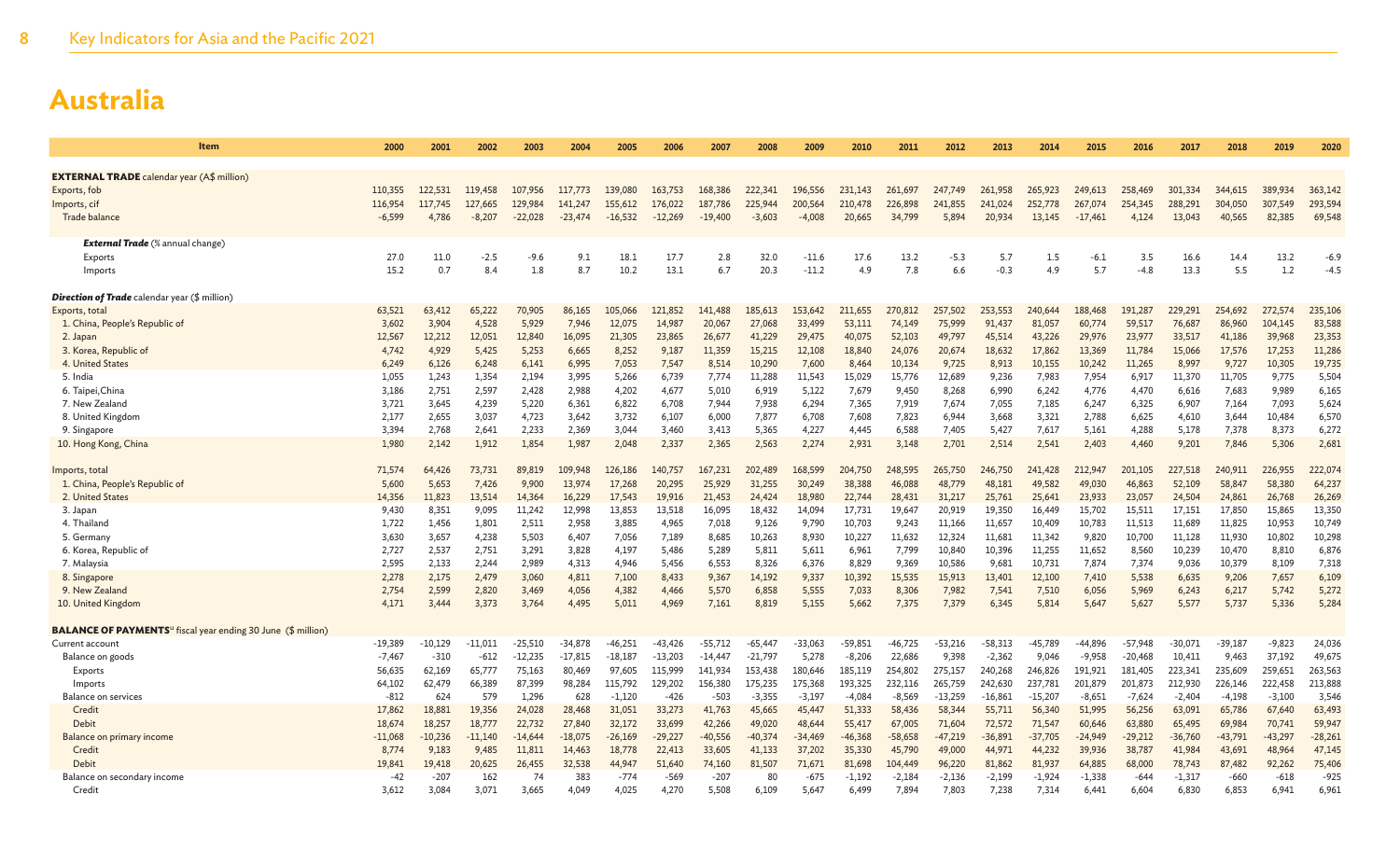| Item                                                                              | 2000            | 2001            | 2002            | 2003            | 2004            | 2005           | 2006            | 2007         | 2008            | 2009            | 2010            | 2011             | 2012            | 2013            | 2014                | 2015            | 2016            | 2017            | 2018                          | 2019            | 2020            |
|-----------------------------------------------------------------------------------|-----------------|-----------------|-----------------|-----------------|-----------------|----------------|-----------------|--------------|-----------------|-----------------|-----------------|------------------|-----------------|-----------------|---------------------|-----------------|-----------------|-----------------|-------------------------------|-----------------|-----------------|
|                                                                                   |                 |                 |                 |                 |                 |                |                 |              |                 |                 |                 |                  |                 |                 |                     |                 |                 |                 |                               |                 |                 |
| Debit<br>Capital account                                                          | 3,654<br>$-286$ | 3,292<br>$-260$ | 2,909<br>$-197$ | 3,591<br>$-213$ | 3,665<br>$-182$ | 4,799<br>$-67$ | 4,840<br>$-154$ | 5,715<br>221 | 6,029<br>$-218$ | 6,321<br>$-551$ | 7,692<br>$-261$ | 10,078<br>$-326$ | 9,939<br>$-422$ | 9,437<br>$-437$ | 9,238<br>$-320$     | 7,779<br>$-390$ | 7,248<br>$-497$ | 8,148<br>$-336$ | 7,513<br>$-508$               | 7,559<br>$-535$ | 7,886<br>$-767$ |
| Credit                                                                            |                 |                 | $\overline{4}$  |                 | 39              | $\mathbf{1}$   | $\overline{2}$  | 409          |                 | $\overline{2}$  | 20              | 75               | $\overline{1}$  |                 | 43                  | 15              | 28              | 291             | 166                           | 49              |                 |
| Debit                                                                             | 286             | 260             | 202             | 222             | 221             | 68             | 156             | 188          | 226             | 553             | 281             | 401              | 423             | 437             | 363                 | 405             | 525             | 628             | 674                           | 585             | 772             |
| <b>Financial account</b>                                                          | 20,025          | 13,573          | 10.172          | 28,509          | 38,130          | 50,571         | 46,335          | 70,203       | 27,834          | 44,069          | 57,800          | 50,142           | 58,025          | 57,330          | 54,423              | 44,575          | 57.642          | 46,961          | 38,662                        | 11,463          | $-35,677$       |
| Direct investment                                                                 | 3,639           | 5,140           | 66              | 5,846           | $-6,960$        | 41,643         | $-3,650$        | 10,397       | 26,920          | 16,564          | 29,347          | 31,611           | 53,068          | 53,698          | 50,210              | 30,190          | 46,033          | 50,249          | 46,070                        | 46,038          | 20,249          |
| Portfolio investment                                                              | 7,710           | 5,853           | 5,096           | 11,198          | 60,864          | 647            | 48,247          | 54,608       | $-1,977$        | 38,124          | 69,738          | 33,267           | 30,303          | 20,701          | 36,308              | 35,777          | $-26,229$       | 15,577          | 15,064                        | $-59,869$       | $-12,242$       |
| Financial derivatives                                                             | 606             | 247             | $-122$          | $-315$          | $-1,191$        | 1,856          | $-1,439$        | 4,691        | $-3,880$        | $-2,526$        | $-10,809$       | $-4,632$         | $-13,587$       | $-4,316$        | $-16,811$           | 3,704           | $-3,130$        | $-981$          | $-11,595$                     | $-6,797$        | $-6,159$        |
| Other investment                                                                  | 8,070           | 2,334           | 5,133           | 11,780          | $-14,583$       | 6,425          | 3,177           | 507          | 6,772           | $-8,092$        | $-30,476$       | $-10,104$        | $-11,759$       | $-12,753$       | $-15,284$           | $-25,097$       | 40,968          | $-17,884$       | $-10,876$                     | 32,092          | $-37,524$       |
| Net errors and omissions                                                          | 1.170           | 1.408           | 613             | 859             | 700             | 1.944          | 1,465           | 2,130        | 679             | $-1,177$        | $-3,127$        | 207              | 1,730           | 2,203           | 1,359               | $-882$          | $-976$          | $-1,509$        | $-5,656$                      | $-3,737$        | $-338$          |
| Overall balance                                                                   | 1,520           | 4,593           | $-422$          | 3,644           | 3,771           | 6,202          | 4,221           | 16,842       | $-37,152$       | 9,279           | $-5,439$        | 3,300            | 6,117           | 783             | 9,672               | $-1,594$        | $-1,780$        | 15,045          | $-6,689$                      | $-2,632$        | $-12,747$       |
| Reserves and related items                                                        | $-1,520$        | $-4,593$        | 422             | $-3,644$        | $-3,771$        | $-6,202$       | $-4,221$        | $-16,842$    | 37,152          | $-9,279$        | 5,439           | $-3,300$         | $-6,117$        | $-783$          | $-9,672$            | 1,594           | 1,780           | $-15,045$       | 6,689                         | 2,632           | 12,747          |
| International investment position                                                 | 194,418         | 187,917         | 194,734         | 262,876         | 324,906         | 376,627        | 396,550         | 494,132      | 538,769         | 543,658         | 689,086         | 788,949          | 835,569         | 785,298         | 754,371             | 645,440         | 701,215         | 742,958         | 725,290                       | 700,674         | 642,919         |
| <b>Balance of Payments</b> (% of GDP at current market prices)                    |                 |                 |                 |                 |                 |                |                 |              |                 |                 |                 |                  |                 |                 |                     |                 |                 |                 |                               |                 |                 |
| Exports                                                                           | 14.8            | 17.0            | 16.1            | 14.5            | 12.7            | 13.9           | 15.5            | 15.6         | 15.5            | 18.4            | 15.5            | 17.4             | 17.7            | 16.2            | 17.1                | 15.7            | 14.7            | 16.5            | 17.1                          | 19.1            | 19.3            |
| Imports                                                                           | 16.7            | 17.1            | 16.2            | 16.8            | 15.5            | 16.4           | 17.2            | 17.2         | 17.7            | 17.8            | 16.2            | 15.9             | 17.1            | 16.4            | 16.5                | 16.5            | 16.4            | 15.8            | 16.4                          | 16.4            | 15.7            |
| Balance on goods                                                                  | $-1.9$          | $-0.1$          | $-0.1$          | $-2.4$          | $-2.8$          | $-2.6$         | $-1.8$          | $-1.6$       | $-2.2$          | 0.5             | $-0.7$          | 1.6              | 0.6             | $-0.2$          | 0.6                 | $-0.8$          | $-1.7$          | 0.8             | 0.7                           | 2.7             | 3.6             |
| Current account balance                                                           | $-5.1$          | $-2.8$          | $-2.7$          | -4.9            | -5.5            | $-6.6$         | $-5.8$          | $-6.1$       | $-6.6$          | $-3.4$          | $-5.0$          | $-3.2$           | $-3.4$          | $-3.9$          | $-3.2$              | $-3.7$          | $-4.7$          | $-2.2$          | $-2.8$                        | $-0.7$          | 1.8             |
| Overall balance                                                                   | 0.4             | 1.3             | $-0.1$          | 0.7             | 0.6             | 0.9            | 0.6             | 1.9          | $-3.8$          | 0.9             | $-0.5$          | 0.2              | 0.4             | 0.1             | 0.7                 | $-0.1$          | $-0.1$          | 1.1             | $-0.5$                        | $-0.2$          | $-0.9$          |
|                                                                                   |                 |                 |                 |                 |                 |                |                 |              |                 |                 |                 |                  |                 |                 |                     |                 |                 |                 |                               |                 |                 |
| <b>INTERNATIONAL RESERVES</b> as of end of period (\$ million)<br>Total           | 18,817          | 18,664          | 21.567          | 33,258          | 36,926          | 43.257         | 55,079          | 26,908       | 32,924          | 41,742          | 42,268          | 46,826           | 49.147          | 52,801          | 53,893              | 45,718          | 53,586          | 66,584          | 53,875                        | 58,742          | 43,006          |
| Gold, national valuation                                                          | 699             | 709             | 878             | 1,070           | 1,123           | 1,316          | 1,631           | 2,140        | 2,233           | 2,792           | 3,608           | 4,042            | 4,281           | 3,056           | 3,079               | 2,659           | 2,714           | 3,023           | 2,827                         | 2,378           | 3,386           |
| Foreign exchange                                                                  | 16,782          | 16,434          | 18,618          | 29,966          | 33,901          | 40,972         | 52,821          | 24,237       | 29,867          | 33,002          | 32,793          | 36,003           | 37,845          | 42,533          | 44,680              | 37,492          | 46,416          | 58,741          | 45,377                        | 50,448          | 32,596          |
| Reserve position in the IMF                                                       | 1,243           | 1,412           | 1,934           | 2,053           | 1,706           | 776            | 428             | 339          | 649             | 1,092           | 1,102           | 2,147            | 2,485           | 2,427           | 1,865               | 1,387           | 615             | 785             | 1,346                         | 1,572           | 2,532           |
| SDRs                                                                              | 94              | 109             | 136             | 170             | 195             | 193            | 200             | 193          | 174             | 4,856           | 4,764           | 4,633            | 4,536           | 4,785           | 4,269               | 4,180           | 3,841           | 4,035           | 4,325                         | 4.344           | 4,492           |
|                                                                                   |                 |                 |                 |                 |                 |                |                 |              |                 |                 |                 |                  |                 |                 |                     |                 |                 |                 |                               |                 |                 |
| <b>EXCHANGE RATES (A\$-\$)</b>                                                    |                 |                 |                 |                 |                 |                |                 |              |                 |                 |                 |                  |                 |                 |                     |                 |                 |                 |                               |                 |                 |
| End of period                                                                     | 1.8             | 2.0             | 1.8             | 1.3             | 1.3             | 1.4            | 1.3             | 1.1          | 1.4             | 1.1             | 1.0             | 1.0              | 1.0             | 1.1             | 1.2                 | 1.4             | 1.4             | 1.3             | 1.4                           | 1.4             | 1.3             |
| Average of period                                                                 | 1.7             | 1.9             | 1.8             | 1.5             | 1.4             | 1.3            | 1.3             | 1.2          | 1.2             | 1.3             | 1.1             | 1.0              | 1.0             | 1.0             | 1.1                 | 1.3             | 1.3             | 1.3             | 1.3                           | 1.4             | 1.5             |
| <b>EXTERNAL INDEBTEDNESS</b> <sup>u</sup> fiscal year ending 30 June (\$ million) |                 |                 |                 |                 |                 |                |                 |              |                 |                 |                 |                  |                 |                 |                     |                 |                 |                 |                               |                 |                 |
| Total debt outstanding and disbursed                                              | 403,629         | 482,726         | 513.457         | 551,820         | 637,286         | 702,558        | 843,716         | 963,647      | 1,018,806       | 1.108.163       | 1.203.104       | 1,224,020        | 1,339,847       | 1,455,515       | 1.611.212 1.824.587 |                 | 1,950,826       |                 | 1.937.046 2.078.133 2.158.521 |                 | 2,175,275       |
| Long-term debt                                                                    | 224,142         | 254,307         | 271,099         | 302,034         | 372,885         | 427,789        | 495,324         | 576,823      | 592,700         | 677,489         | 771,657         | 770,001          | 863,513         | 922,978         | 1,006,028           | 1,130,151       | 1,206,296       | 1,198,611       | 1,303,317                     | 1,400,265       | 1,405,650       |
| Public and publicly guaranteed                                                    | 22,458          | 23,221          | 24,895          | 24,242          | 29,418          | 35,766         | 33,788          | 34,417       | 37,472          | 52,287          | 105,622         | 135,181          | 203,840         | 200,199         | 244,167             | 272,809         | 291.254         | 297,844         | 324,583                       | 352,393         | 366,208         |
| Private nonguaranteed                                                             | 201,684         | 231,086         | 246,204         | 277,792         | 343,467         | 392,023        | 461,536         | 542,406      | 555,228         | 625,202         | 666,035         | 634,820          | 659,673         | 722,779         | 761,861             | 857,342         | 915,042         | 900,767         | 978,734                       | 1,047,872       | 1,039,442       |
| Short-term debt <sup>v</sup>                                                      | 179,486         | 228,419         | 242,358         | 249,787         | 264,402         | 274,770        | 348,391         | 386,823      | 426,104         | 430,674         | 431,447         | 454,018          | 476,333         | 532,537         | 605,186             | 694,437         | 744,531         | 738,435         | 774,816                       | 758,256         | 769,624         |
| Use of IMF credit                                                                 |                 |                 |                 |                 |                 |                |                 |              |                 |                 |                 |                  |                 |                 |                     |                 |                 |                 |                               |                 |                 |
| External debt (% of GNI)                                                          | 108.4           | 136.2           | 128.8           | 109.3           | 103.6           | 103.6          | 117.0           | 110.9        | 107.6           | 116.9           | 104.9           | 87.3             | 89.0            | 100.6           | 114.8               | 152.6           | 161.9           | 147.4           | 155.4                         | 164.3           | 162.7           |
| Total long-term debt (% of total debt)                                            | 55.5            | 52.7            | 52.8            | 54.7            | 58.5            | 60.9           | 58.7            | 59.9         | 58.2            | 61.1            | 64.1            | 62.9             | 64.4            | 63.4            | 62.4                | 61.9            | 61.8            | 61.9            | 62.7                          | 64.9            | 64.6            |
| Short-term debt (% of total debt)                                                 | 44.5            | 47.3            | 47.2            | 45.3            | 41.5            | 39.1           | 41.3            | 40.1         | 41.8            | 38.9            | 35.9            | 37.1             | 35.6            | 36.6            | 37.6                | 38.1            | 38.2            | 38.1            | 37.3                          | 35.1            | 35.4            |
| Debt service (% of exports of goods and services)                                 |                 |                 |                 |                 |                 |                |                 |              |                 |                 |                 |                  |                 |                 |                     |                 |                 |                 |                               |                 |                 |
|                                                                                   |                 |                 |                 |                 |                 |                |                 |              |                 |                 |                 |                  |                 |                 |                     |                 |                 |                 |                               |                 |                 |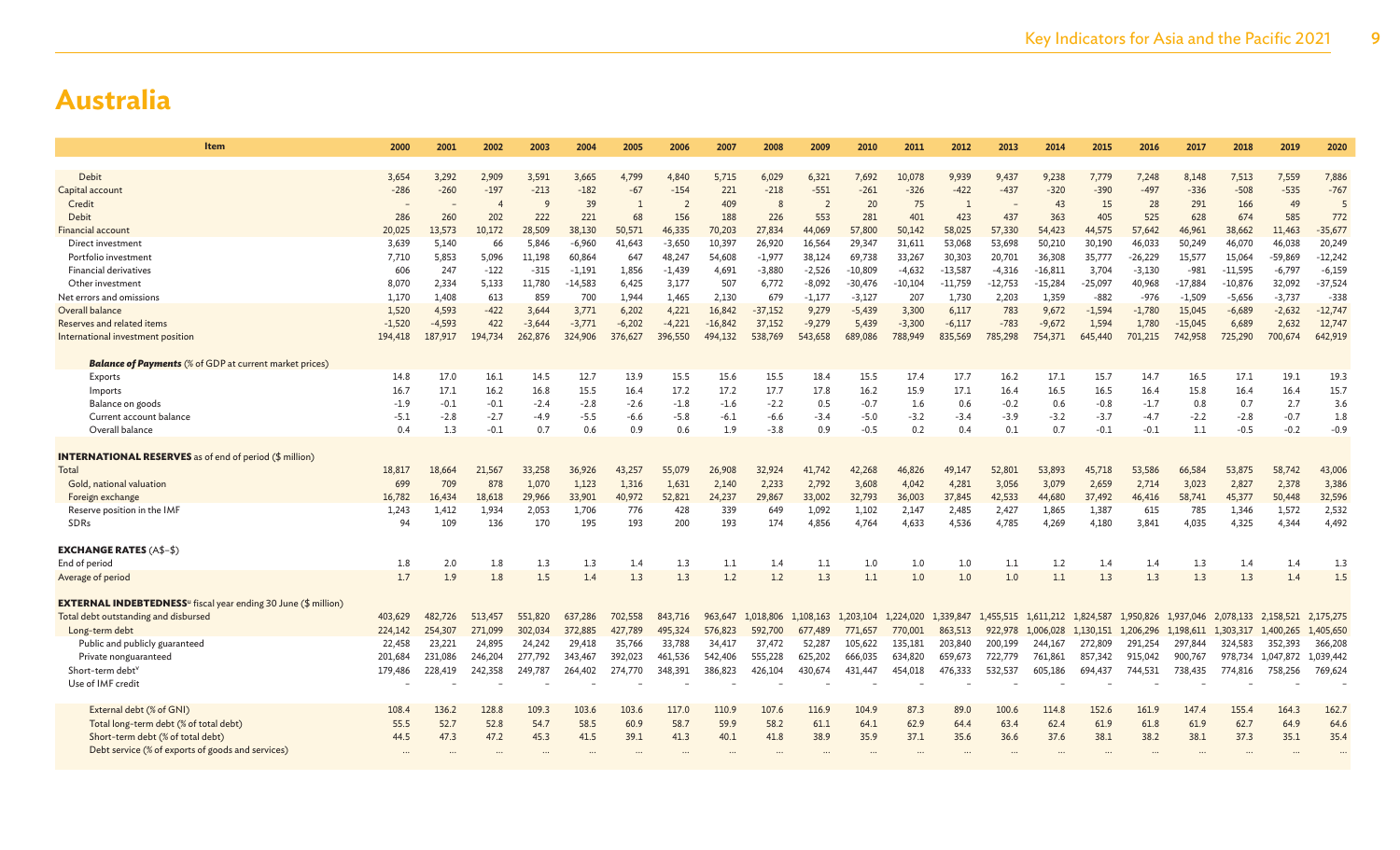... = data not available; 0 or (-/+) 0.0 = magnitude is less than half of the unit employed; - = magnitude equals zero; \$ = United States dollars; A\$ = Australian dollars; cif = cost, insurance, and freight; fob = free on GDP = gross domestic product; GNI = gross national income; IMF = International Monetary Fund; km<sup>2</sup> = square kilometer; kWh = kilowatt-hour; L = liter; m<sup>3</sup> = cubic meter; NPISHs = nonprofit institutions serving households

A base year represented as, e.g., 2013/2014, corresponds to the fiscal year (e.g., beginning 1 July 2013 and ending 30 June 2014) and related data are presented in the column for the single year during which the fiscal yea

- a Figures are derived using data on significant urban areas. These areas represent concentrations of urban development with a population of 10,000 or more using whole Statistical Areas Level 2.
- They do not necessarily represent a single urban center, as they can represent a cluster of related urban centers with a core urban population over 10,000. They can also include related peri-urban areas, satellite developm the areas into which urban development is likely to expand, and nearby rural land.
- b Figures on quarterly total number of employed persons by industry are adjusted to be consistent with the monthly total number of employed persons.
- c Figures are estimates based on published underemployment rates.
- d For 2020, GDP by industrial origin at current market prices is not equal to expenditure on GDP at current market prices because there is a 1-year lag in reconciling the GDP by industrial origin and GDP by expenditure at
- e National accounts estimates have been integrated with annual balanced supply-and-use tables compiled from 1999 through to the year preceding the latest complete financial year. This approach ensures that the same estimate of GDP is obtained from income, expenditure, and production approaches.
- f For 2019, data are based on the sum of values from July 2018 to June 2019. Due to the impact of COVID-19, trend estimates have been suspended back to July 2018. Hence, sum of exports of goods and exports of services will
- g For 2019, data are based on the sum of values from July 2018 to June 2019. Due to the impact of COVID-19, trend estimates have been suspended back to July 2018. Hence, sum of imports of goods and imports of services will
- h Refers to real GNI.
- i Includes other refinery feedstock.
- Refers to salable coal.
- k Calculated on financial year basis.
- l Refers to terminal gate prices.
- m Includes restaurants and hotels.
- n Included under food and nonalcoholic beverages.
- o Claims on government sector is net of liabilities to central government.
- p Broad money liabilities are not equivalent to M3 because they are equal to M3 plus other borrowings from the private sector by authorized deposit-taking institutions (ADIs).
- q Currency comprises holdings of notes and coins by the private nonbank sector.
- r Transferable deposits with ADIs are defined as total transaction deposits at ADIs from the private non-ADI sector.
- s Includes other deposits with banks and deposits with nonbank Australian depository institutions.
- t Refers to interest rates of online savings deposits.
- u Figures were converted from Australian dollars to United States dollars using the average of period exchange rates from the IMF.
- v Includes direct investment liabilities.

#### **Sources:**

| Population                               | Australian Bureau of Statistics (ABS). National, State and Territory Population. https://www.abs.gov.au/statistics/people/population/national-state-and-territory-population/sep-2020#data-download (accessed 3 May 2021). |
|------------------------------------------|----------------------------------------------------------------------------------------------------------------------------------------------------------------------------------------------------------------------------|
| Urban population (% of total population) | ABS. Regional Population. https://www.abs.gov.au/statistics/people/population/regional-population/latest-release#data-download (accessed 3 May 2021).                                                                      |
| Labor Force                              | ABS. Labour Force. https://www.abs.gov.au/statistics/labour/employment-and-unemployment/labour-force-australia/mar-2021#data-downloads (accessed 3 May 2021).                                                              |
| <b>National Accounts</b>                 | ABS. National Accounts. https://www.abs.gov.au/statistics/economy/national-accounts/australian-national-accounts-national-income-expenditure-and-product/dec-2020#data-download (accessed 3 May 2021).                     |
| Production Index                         |                                                                                                                                                                                                                            |
| Agriculture                              | Food and Agriculture Organization of the United Nations. FAOSTAT Database. http://www.fao.org/faostat/en/#data (accessed 3 May 2021).                                                                                      |
| Mining<br>Manufacturing                  | ABS. National Accounts. https://www.abs.gov.au/statistics/economy/national-accounts/australian-national-accounts-national-income-expenditure-and-product/dec-2020#data-download (accessed 3 May 2021).                     |
| Energy                                   | Government of Australia, Department of Industry, Science, Energy and Resources. Official communication, 26 March 2021.                                                                                                     |
| Price Indexes                            | ABS. Consumer Price Index. https://www.abs.gov.au/statistics/economy/price-indexes-and-inflation/consumer-price-index-australia/mar-2021#data-download (accessed 3 May 2021).                                              |
| Producer price index                     | ABS. Producer Price Indexes. https://www.abs.gov.au/statistics/economy/price-indexes-and-inflation/producer-price-indexes-australia/latest-release#data-download (accessed 3 May 2021).                                    |